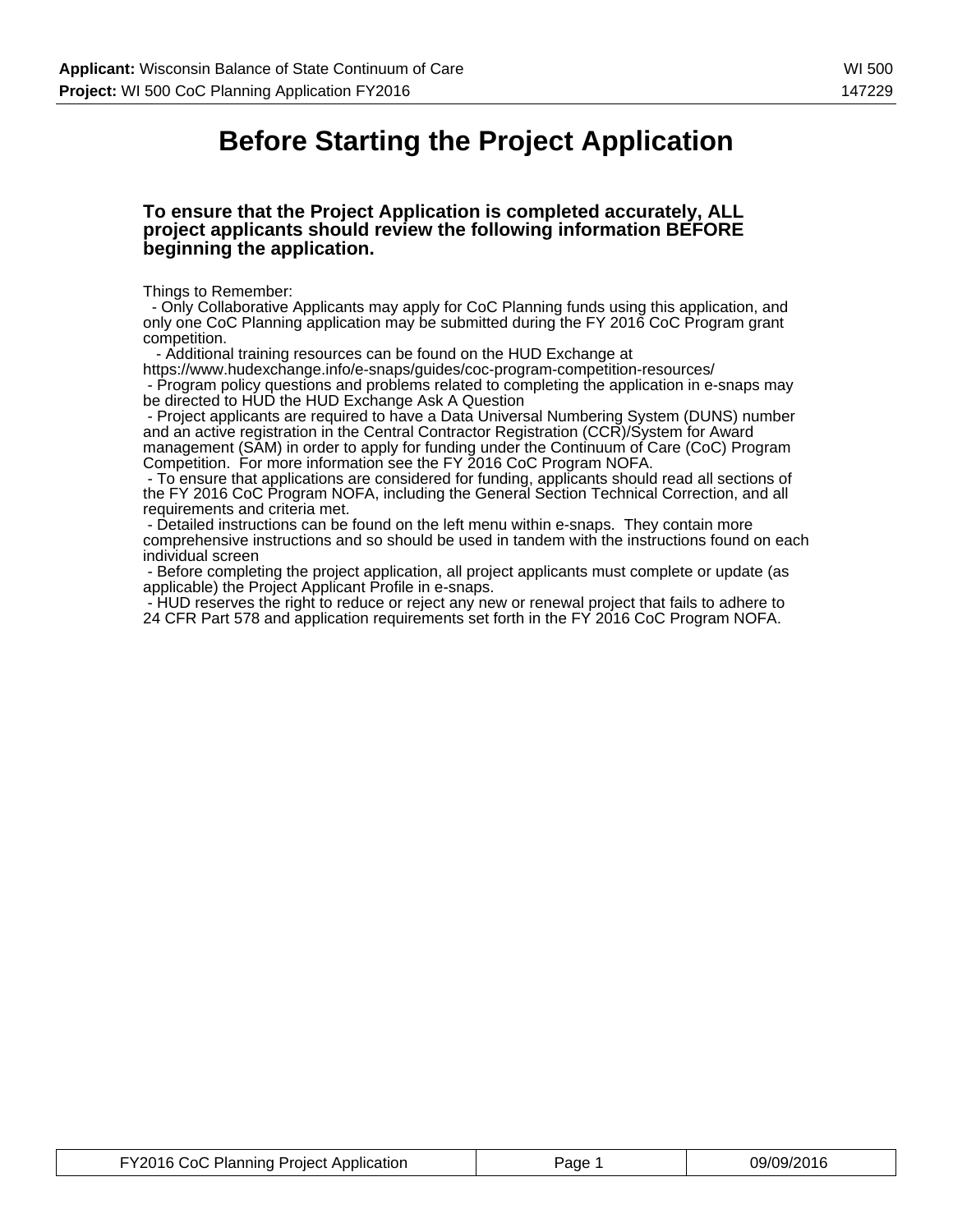# **1A. Application Type**

### **Instructions:**

Type of Submission: This field is pre-populated and cannot be changed.

Type of Application: This field is pre-populated and cannot be changed.

 Date Received: This field is pre-populated with the date on which the application is submitted and cannot be edited.

Applicant Identifier: Field intentionally left blank, cannot edit.

Federal Entity Identifier: Field intentionally left blank, cannot edit.

Federal Award Identifier: Field intentionally left blank, cannot edit.

Date Received by State: Field intentionally left blank, cannot edit.

State Application Identifier: Field intentionally left blank, cannot edit.

 Additional Resources can be found at the HUD Exchange: https://www.hudexchange.info/e-snaps/guides/coc-program-competition-resources/

### **1. Type of Submission:**

**2. Type of Application:** CoC Planning Project Application

### **If Revision, select appropriate letter(s):**

**If "Other", specify:**

**3. Date Received:** 09/09/2016

**4. Applicant Identifier:**

**5a. Federal Entity Identifier:**

**5b. Federal Award Identifier**

**6. Date Received by State:**

**7. State Application Identifier:**

| FY2016 CoC Planning Project Application | Page 2 | 09/09/2016 |
|-----------------------------------------|--------|------------|
|-----------------------------------------|--------|------------|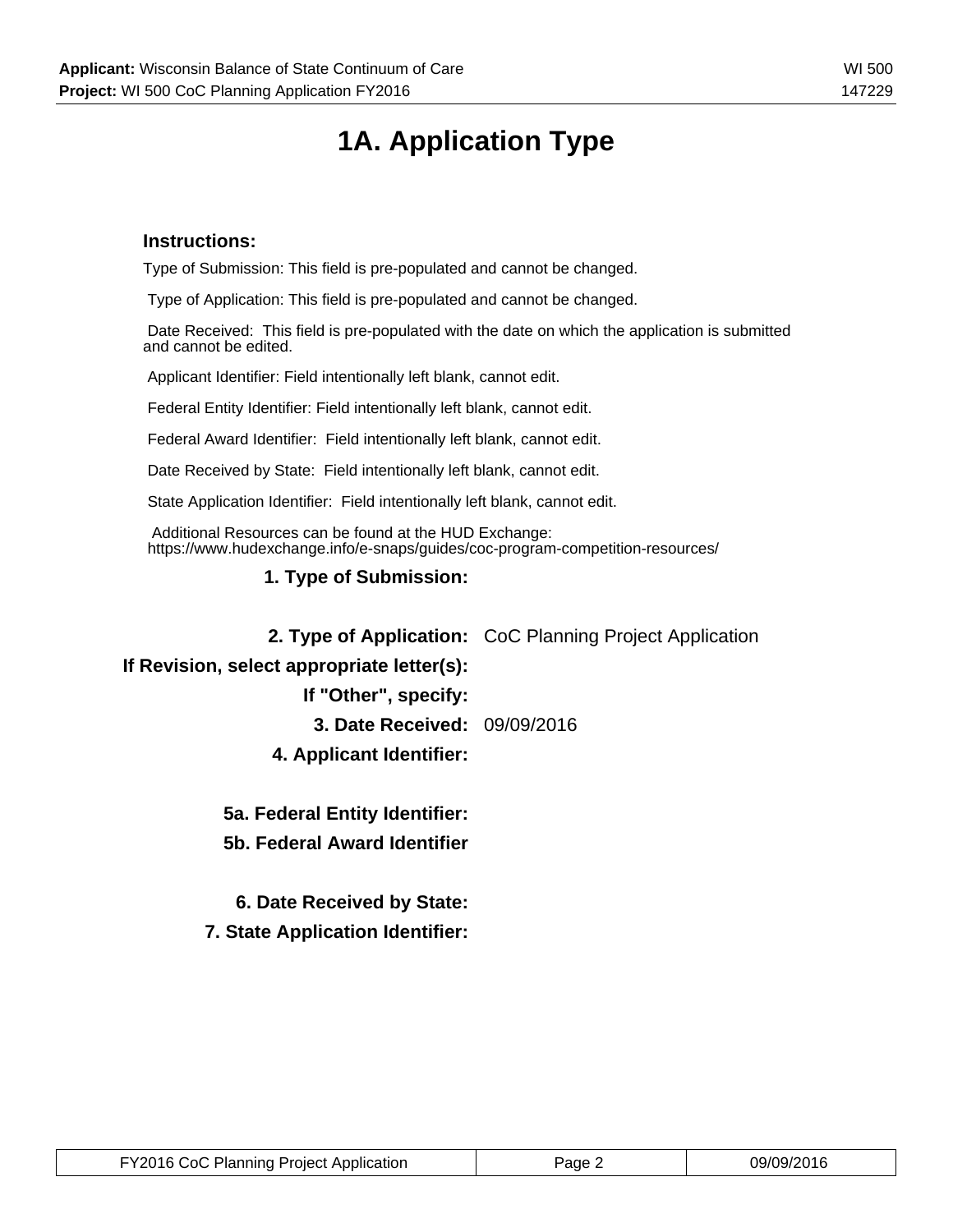# **1B. Legal Applicant**

### **Instructions:**

The information on this screen is pre-populated from the Project Applicant Profile. If there are any discrepancies, or errors, click on ""View Applicant Profile" from the left-menu bar, place the Project Applicant Profile in "edit" mode to correct the information.

 When the update/correction has been completed, place the Project Applicant Profile in "complete" mode before clicking on "Back to FY 2016 CoC Planning Project Application" from the left-menu bar. For further instructions on updating the Project Applicant Profile, review the "Project Applicant Profile"training document on the HUD Exchange.

### **8. Applicant**

**a. Legal Name:** Wisconsin Balance of State Continuum of Care, Inc.

### **b. Employer/Taxpayer Identification Number** 27-5491167 **(EIN/TIN):**

| c. Organizational DUNS:                                  | 967328399                     | PLUS <sub>4</sub> |  |
|----------------------------------------------------------|-------------------------------|-------------------|--|
|                                                          |                               |                   |  |
| d. Address                                               |                               |                   |  |
|                                                          | <b>Street 1: PO Box 272</b>   |                   |  |
| <b>Street 2:</b>                                         |                               |                   |  |
|                                                          | City: Eau Claire              |                   |  |
| <b>County:</b>                                           |                               |                   |  |
|                                                          | <b>State: Wisconsin</b>       |                   |  |
|                                                          | <b>Country: United States</b> |                   |  |
| Zip / Postal Code: 54702                                 |                               |                   |  |
|                                                          |                               |                   |  |
| e. Organizational Unit (optional)                        |                               |                   |  |
| <b>Department Name:</b>                                  |                               |                   |  |
| <b>Division Name:</b>                                    |                               |                   |  |
|                                                          |                               |                   |  |
| f. Name and contact information of person to             |                               |                   |  |
| be<br>contacted on matters involving this<br>application |                               |                   |  |
| <b>Prefix: Ms.</b>                                       |                               |                   |  |
| First Name: Carrie                                       |                               |                   |  |
|                                                          |                               |                   |  |

| FY2016 CoC Planning Project Application | Page | 09/09/2016 |
|-----------------------------------------|------|------------|
|-----------------------------------------|------|------------|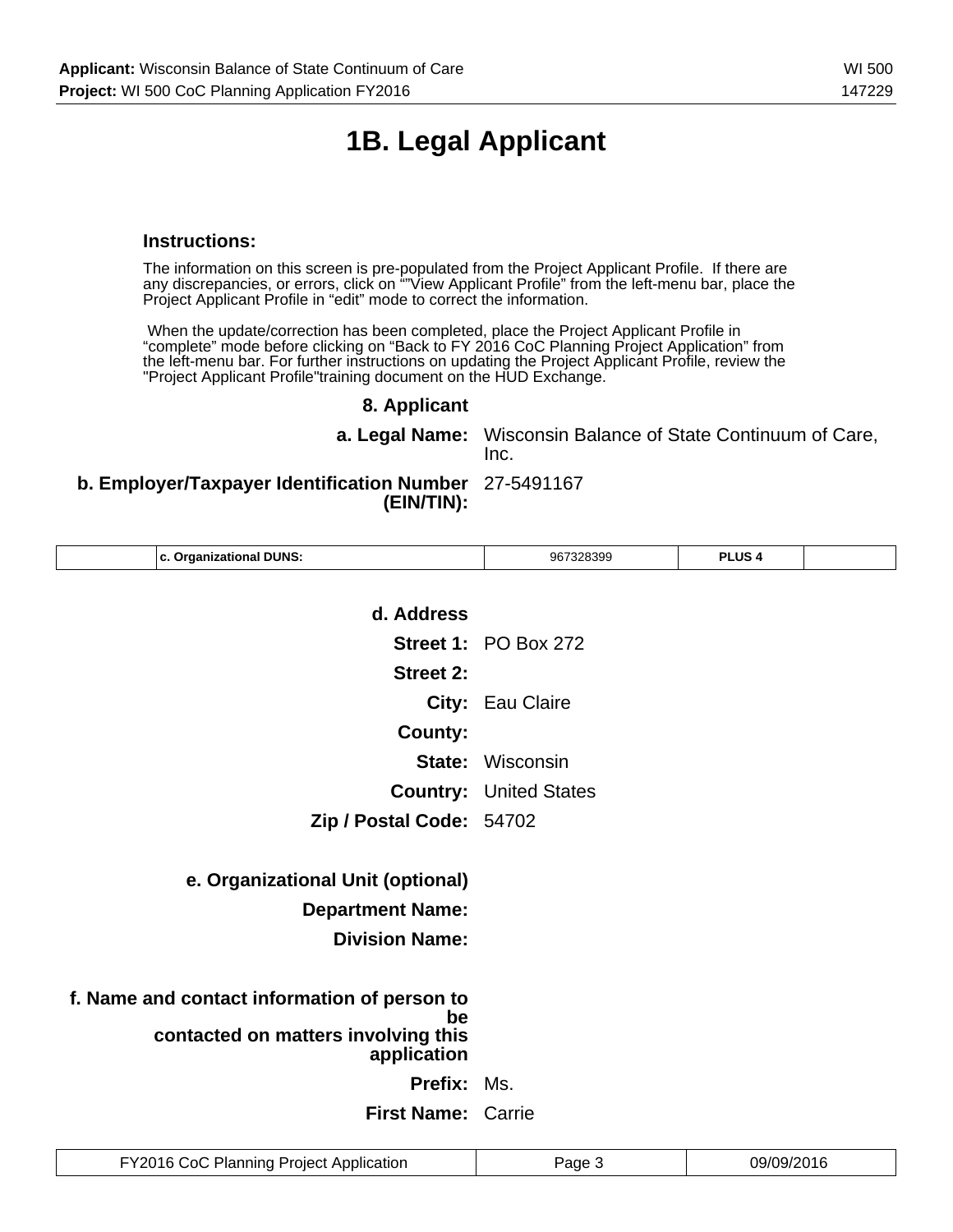| <b>Middle Name:</b>              |                                                                                          |
|----------------------------------|------------------------------------------------------------------------------------------|
| <b>Last Name: Poser</b>          |                                                                                          |
| Suffix:                          |                                                                                          |
|                                  | <b>Title: CoC Director</b>                                                               |
|                                  | <b>Organizational Affiliation:</b> Wisconsin Balance of State Continuum of Care,<br>Inc. |
| Telephone Number: (715) 245-3778 |                                                                                          |
| <b>Extension:</b>                |                                                                                          |
|                                  | <b>Fax Number:</b> (715) 265-7031                                                        |
|                                  | <b>Email:</b> carrie.poser@wibos.org                                                     |

| FY2016 CoC Planning Project Application | aqe | 09/09/2016 |
|-----------------------------------------|-----|------------|
|-----------------------------------------|-----|------------|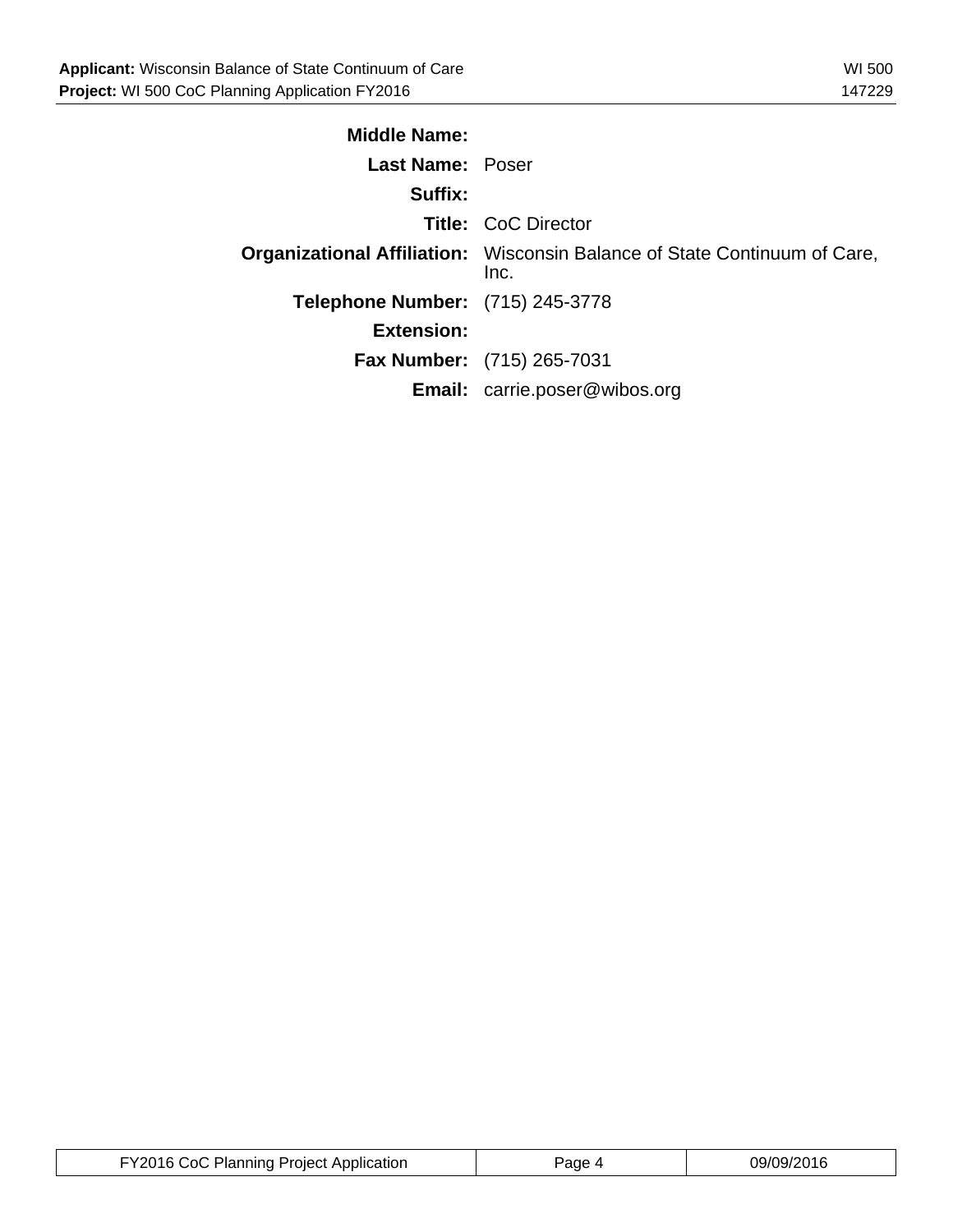# **1C. Application Details**

### **Instructions:**

The information on this screen is pre-populated from the Project Applicant Profile. If there are any discrepancies, or errors, click on ""View Applicant Profile" from the left-menu bar, place the Project Applicant Profile in "edit" mode to correct the information.

 When the update/correction has been completed, place the Project Applicant Profile in "complete" mode before clicking on "Back to FY 2016 CoC Planning Project Application" from the left-menu bar.

 For further instructions on updating the Project Applicant Profile, review the "Project Applicant Profile"training document on the HUD Exchange.

|                                                                  | <b>9. Type of Applicant:</b> M. Nonprofit with 501(c)(3) IRS Status (Other<br>than Institution of Higher Education) |
|------------------------------------------------------------------|---------------------------------------------------------------------------------------------------------------------|
| If "Other" please specify:                                       |                                                                                                                     |
|                                                                  | <b>10. Name of Federal Agency:</b> Department of Housing and Urban Development                                      |
| 11. Catalog of Federal Domestic Assistance CoC Program<br>Title: |                                                                                                                     |
| CFDA Number: 14.267                                              |                                                                                                                     |
| 12. Funding Opportunity Number: FR-6000-N-25                     |                                                                                                                     |
|                                                                  | <b>Title: Continuum of Care Homeless Assistance</b><br>Competition                                                  |
| <b>13. Competition Identification Number:</b>                    |                                                                                                                     |

**Title:**

| FY2016 CoC Planning Project Application | Page 5 | 09/09/2016 |
|-----------------------------------------|--------|------------|
|-----------------------------------------|--------|------------|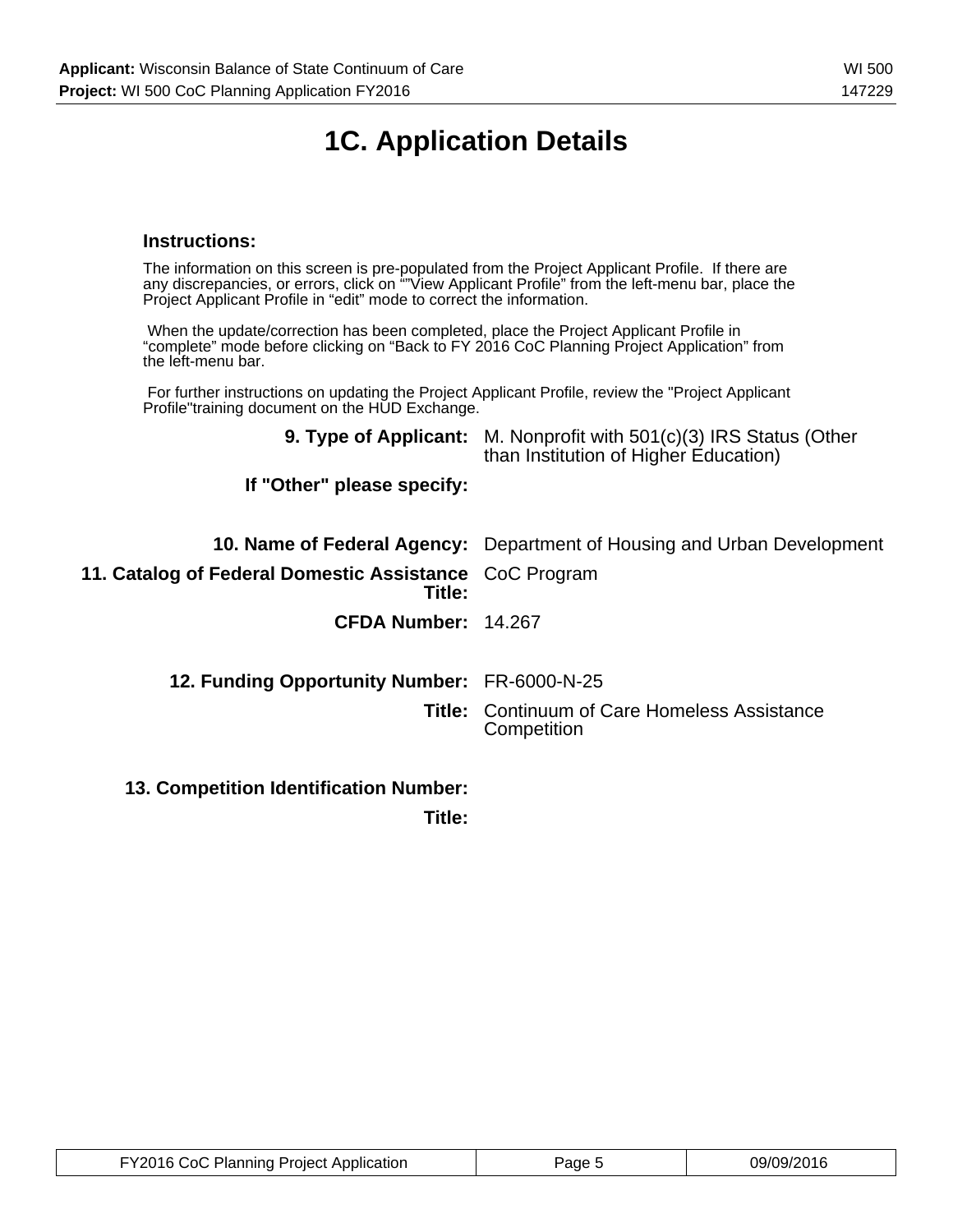# **1D. Congressional District(s)**

### **Instructions:**

Areas Affected By Project: This field is required. Select the State(s) in which the proposed project will operate and serve the homeless.

 Descriptive Title of Applicant's Project: This field is populated with the name entered on the Project Form when the project application was initiated. To change the project name, click return to the Submission List and click on "Projects" on the left hand menu. Click on the magnifying glass next to the project name to edit.

Congressional District(s):

 a. Applicant: This field is pre-populated from the Project Applicant Profile. Project applicants cannot modify the pre-populated data on this screen. However, project applicants may modify the Project Applicant Profile in e-snaps to correct an error.

 b. Project: This field is required. Select the congressional district(s) in which the project operates. For new projects, select the district(s) in which the project is expected to operate.

 Proposed Project Start and End Dates: In this required field, , indicate the estimated operating start and end date of the project.

Estimated Funding: Fields intentionally left blank, cannot edit.

 Additional Resources can be found at the HUD Resource Exchange: https://www.hudexchange.info/e-snaps/guides/coc-program-competition-resources/

#### **14. Area(s) affected by the project (state(s)** Wisconsin **only): (for multiple selections hold CTRL+Key)**

**15. Descriptive Title of Applicant's Project:** WI 500 CoC Planning Application FY2016

**16. Congressional District(s):**

**a. Applicant:** WI-005, WI-006, WI-007, WI-008, WI-003, WI-002, WI-001 **b. Project:** WI-005, WI-006, WI-007, WI-003, WI-002, WI-**(for multiple selections hold CTRL+Key)** 001

| 17. Proposed Project             |  |
|----------------------------------|--|
| <b>a. Start Date: 01/01/2018</b> |  |
| <b>b. End Date: 12/31/2018</b>   |  |

### **18. Estimated Funding (\$)**

| FY2016 CoC Planning Project Application | Page 6 | 09/09/2016 |
|-----------------------------------------|--------|------------|
|-----------------------------------------|--------|------------|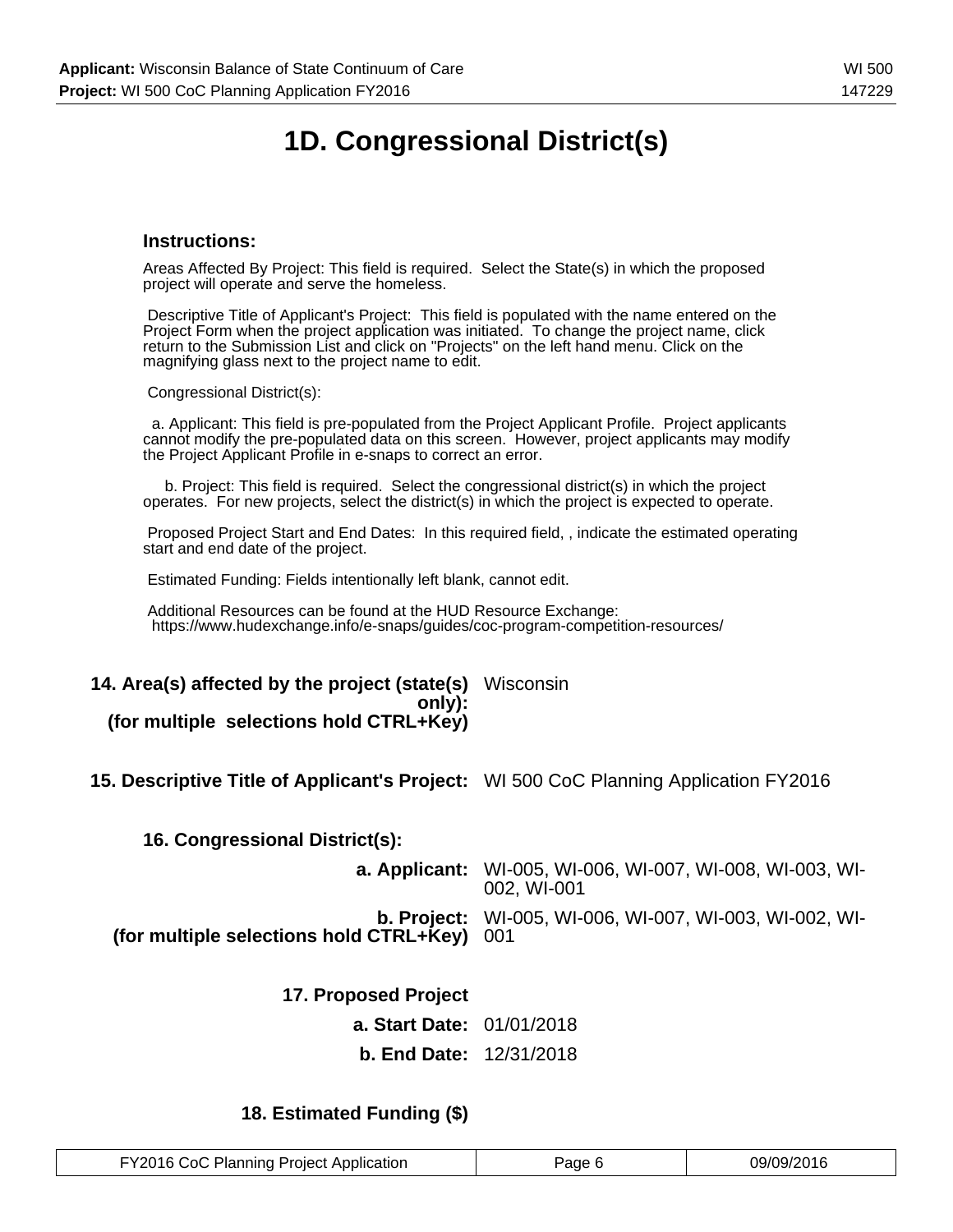**a. Federal:**

**b. Applicant:**

**c. State:**

**d. Local:**

**e. Other:**

**f. Program Income:**

**g. Total:**

| FY2016 CoC Planning Project Application | Page | 09/09/2016 |
|-----------------------------------------|------|------------|
|-----------------------------------------|------|------------|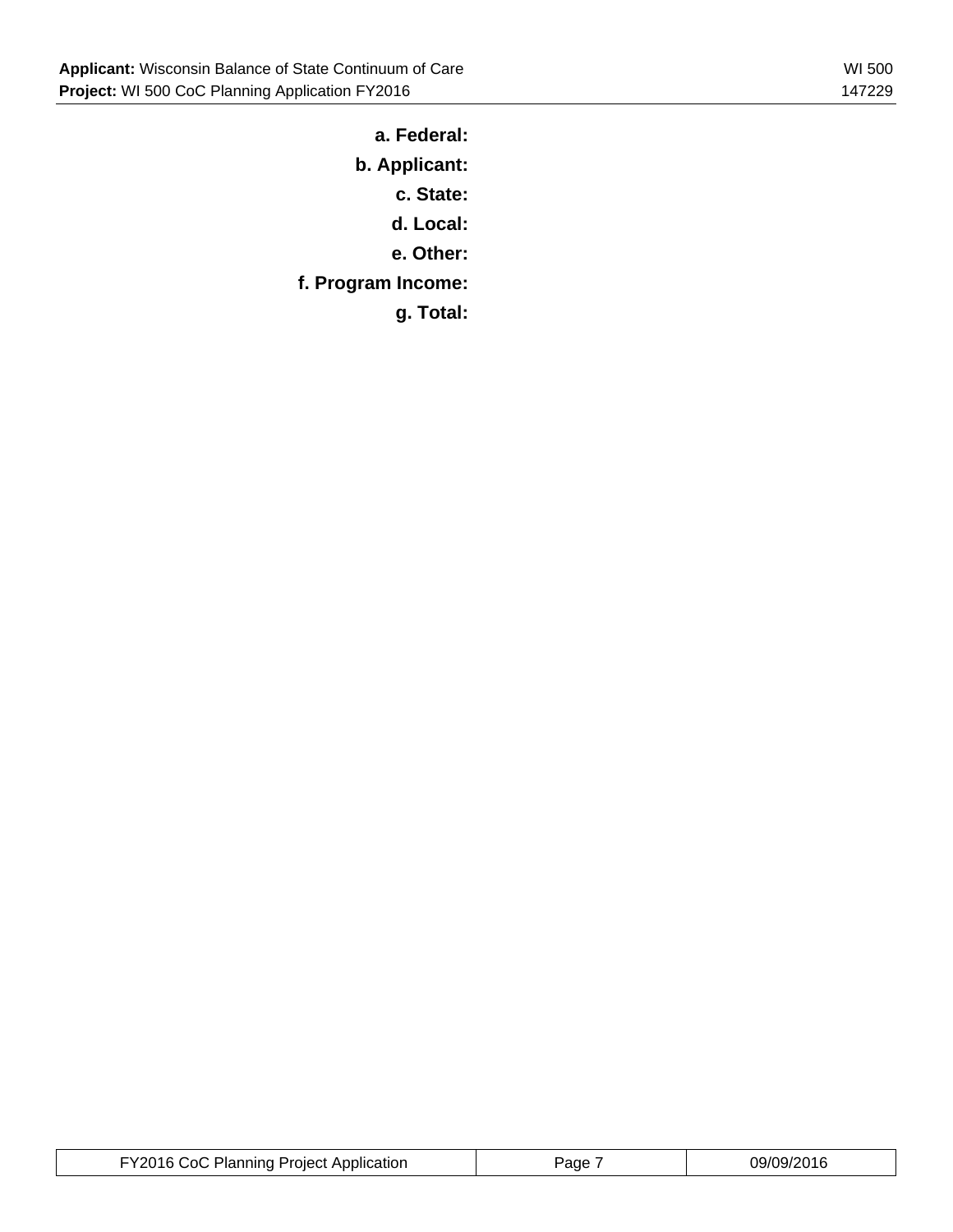# **1E. Compliance**

### **Instructions:**

Is Application Subject to Review by State Executive Order 12372 Process: In this required field, select the appropriate dropdown option that applies to the Applicant applying for homeless assistance funding. Applicants should contact the State Single Point of Contact (SPOC) for Federal Executive Order 12372 to determine whether the application is subject to the State intergovernmental review process.

Click the following link to access the lists of those States that have chosen to participate in the intergovernmental review process: http://www.whitehouse.gov/omb/grants\_spoc

If the applicant is located in a state or U.S. territory that is required review by State Executive Order 12372, enter the date this application was made available to the State or U.S. territory for review.

Is the Applicant Delinquent on any Federal Debt: In this required field, select the appropriate dropdown option that applies to the project applicant. This question applies to the project applicant's organization, not the person who signs as the authorized representative. Categories of debt include delinquent audit disallowances, loans, and taxes.

If "Yes" is selected an explanation is required in the space provided on this screen.

 Additional Resources can be found at the HUD Exchange: https://www.hudexchange.info/e-snaps/guides/coc-program-competition-resources/

### **19. Is the Application Subject to Review By** b. Program is subject to E.O. 12372 but has not **State Executive Order 12372 Process?** been selected by the State for review.

#### **If "YES", enter the date this application was made available to the State for review:**

#### **20. Is the Applicant delinquent on any Federal** No **debt?**

**If "YES," provide an explanation:**

| FY2016 CoC Planning Project Application | Page 8 | 09/09/2016 |
|-----------------------------------------|--------|------------|
|-----------------------------------------|--------|------------|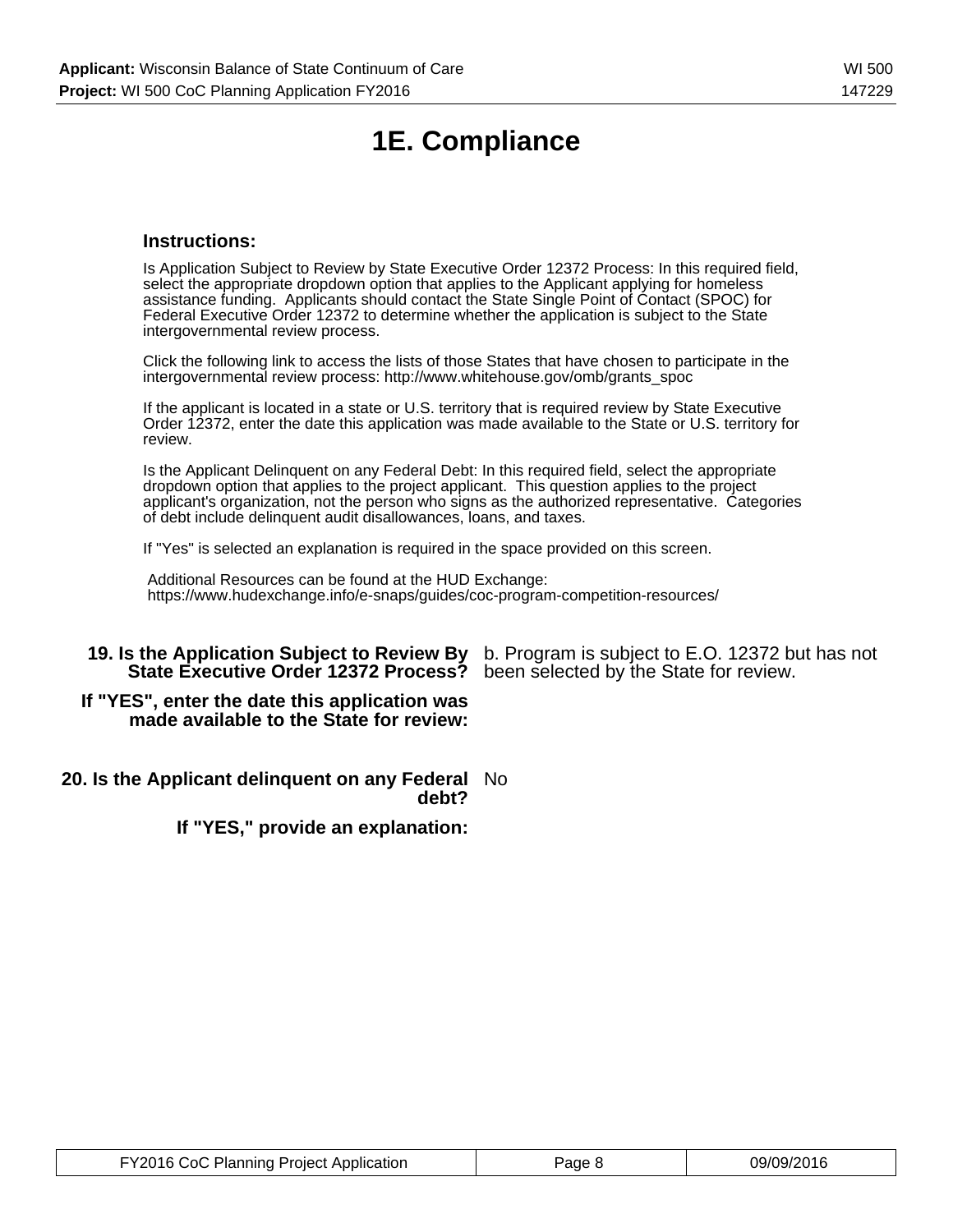# **1F. Declaration**

### **Instructions:**

The authorized person for the project applicant organization must agree to the declaration statement in order to proceed to the project application. The list of certifications and assurances are contained in the FY 2016 CoC Program NOFA (Section VI.A.1.b) and in the e-snaps Project Applicant Profile.

Authorized Representative: The authorized representative's information is pre-populated on this screen from the Project Applicant Profile. A copy of the governing body's authorization for this person to sign the project application as the official representative must be on file in the applicant's office.

 Additional Resources can be found at the HUD Exchange: https://www.hudexchange.info/e-snaps/guides/coc-program-competition-resources/

 All screens, 1A – 1F must be completed in full before the project applicant will have access to the Project Application in e-snaps.

**By signing and submitting this application, I certify (1) to the statements contained in the list of certifications\*\* and (2) that the statements herein are true, complete, and accurate to the best of my knowledge. I also provide the required assurances\*\* and agree to comply with any resulting terms if I accept an award. I am aware that any false, fictitious, or fraudulent statements or claims may subject me to criminal, civil, or administrative penalties. (U.S. Code, Title 218, Section 1001)**

| <b>AGRE</b> |  |
|-------------|--|
|-------------|--|

**21. Authorized Representative**

| <b>Prefix:</b> Ms.                                                |                                                      |
|-------------------------------------------------------------------|------------------------------------------------------|
| First Name: Robyn                                                 |                                                      |
| <b>Middle Name:</b>                                               |                                                      |
| Last Name: Thibado                                                |                                                      |
| Suffix:                                                           |                                                      |
|                                                                   | <b>Title:</b> President, WIBOSCOC Board of Directors |
| <b>Telephone Number:</b> (715) 265-4271<br>(Format: 123-456-7890) |                                                      |
| (Format: 123-456-7890)                                            | <b>Fax Number:</b> (715) 265-7031                    |
|                                                                   | <b>Email:</b> rthibado@wcap.org                      |

| FY2016 CoC Planning Project Application | Page 9 | 09/09/2016 |
|-----------------------------------------|--------|------------|
|-----------------------------------------|--------|------------|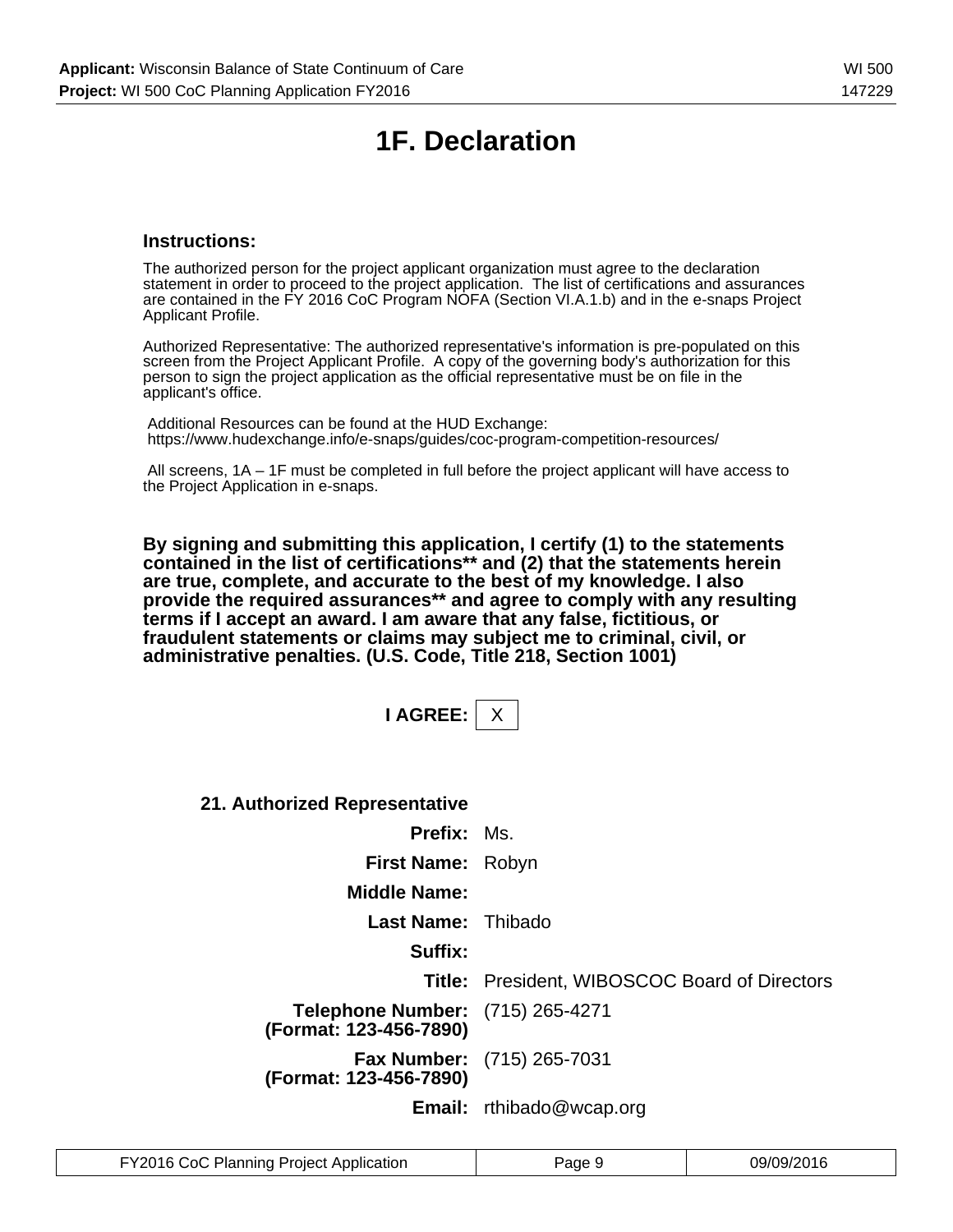| Applicant: Wisconsin Balance of State Continuum of Care | WI 500 |
|---------------------------------------------------------|--------|
| Project: WI 500 CoC Planning Application FY2016         | 147229 |

|                                | Signature of Authorized Representative: Considered signed upon submission in e-snaps. |
|--------------------------------|---------------------------------------------------------------------------------------|
| <b>Date Signed: 09/09/2016</b> |                                                                                       |

| FY2016 CoC Planning Project Application | Page 10 | 09/09/2016 |
|-----------------------------------------|---------|------------|
|-----------------------------------------|---------|------------|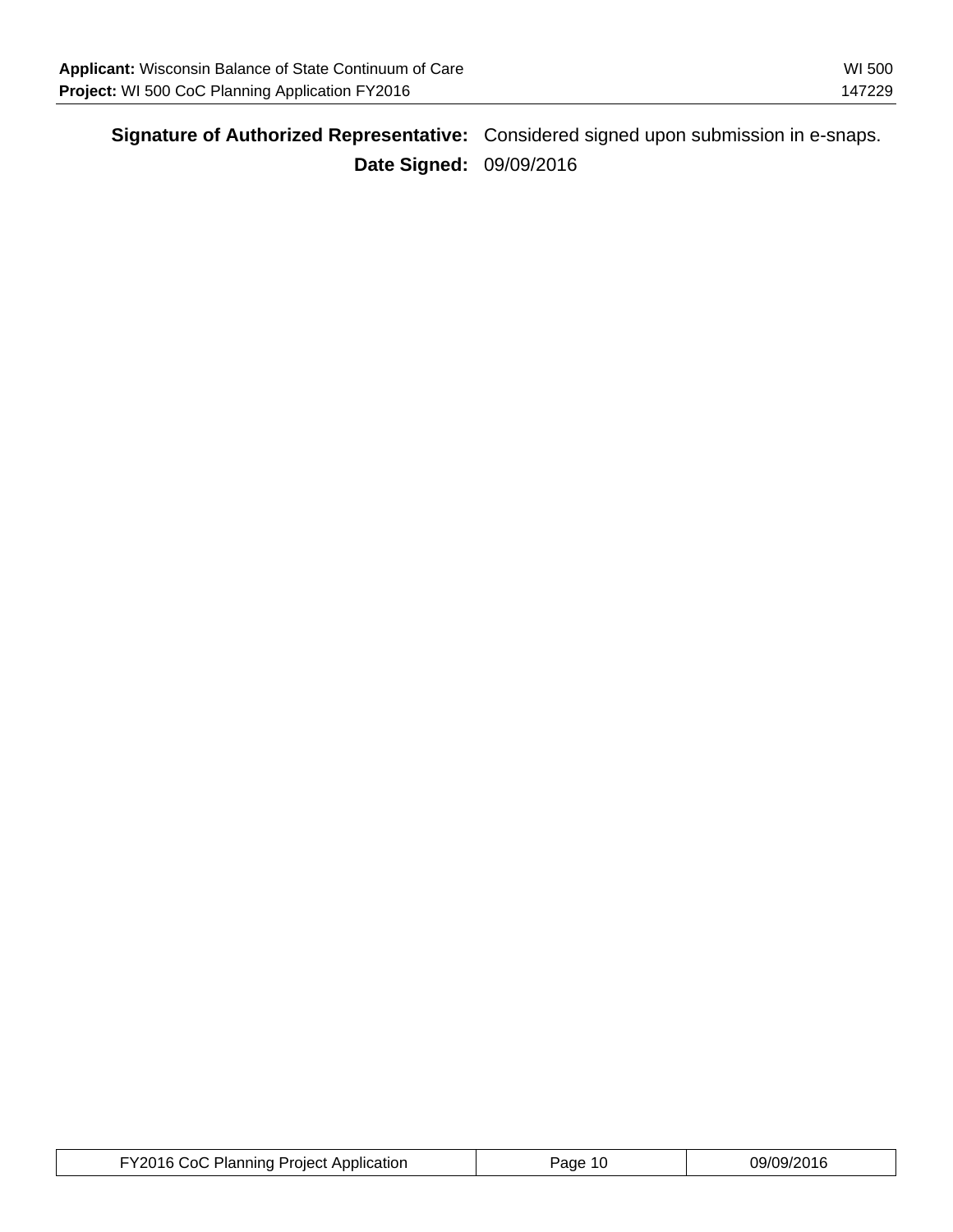# **2A. Project Detail**

### **Instructions:**

CoC Number and Name: Select the number and name of the CoC that the project applicant – also the collaborative applicant – represents. This is the CoC that will submit the CoC Consolidated Application to HUD by the designated submission deadline.

 CoC Applicant Name: Select the name of the CoC Applicant, also known as the Collaborative Applicant, from the dropdown. The selection should be the same as the project applicant for the CoC Planning grant. In most cases, there will only be one name from which to choose. Make sure to select the correct applicant name.

Project Name: This is pre-populated from the "Project" form and cannot be edited.

 Component Type: This field is pre-populated with the value "CoC Planning Project Application" and cannot be edited.

 Additional Resources can be found at the HUD Resource Exchange: https://www.hudexchange.info/e-snaps/guides/coc-program-competition-resources/

| <b>1a. CoC Number and Name:</b> WI-500 - Wisconsin Balance of State CoC                 |
|-----------------------------------------------------------------------------------------|
| 1b. Collaborative Applicant Name: Wisconsin Balance of State Continuum of Care,<br>Inc. |

**2. Project Name:** WI 500 CoC Planning Application FY2016

**3. Component Type:** CoC Planning Project Application

| FY2016 CoC Planning Project Application | Page 11 | 09/09/2016 |
|-----------------------------------------|---------|------------|
|-----------------------------------------|---------|------------|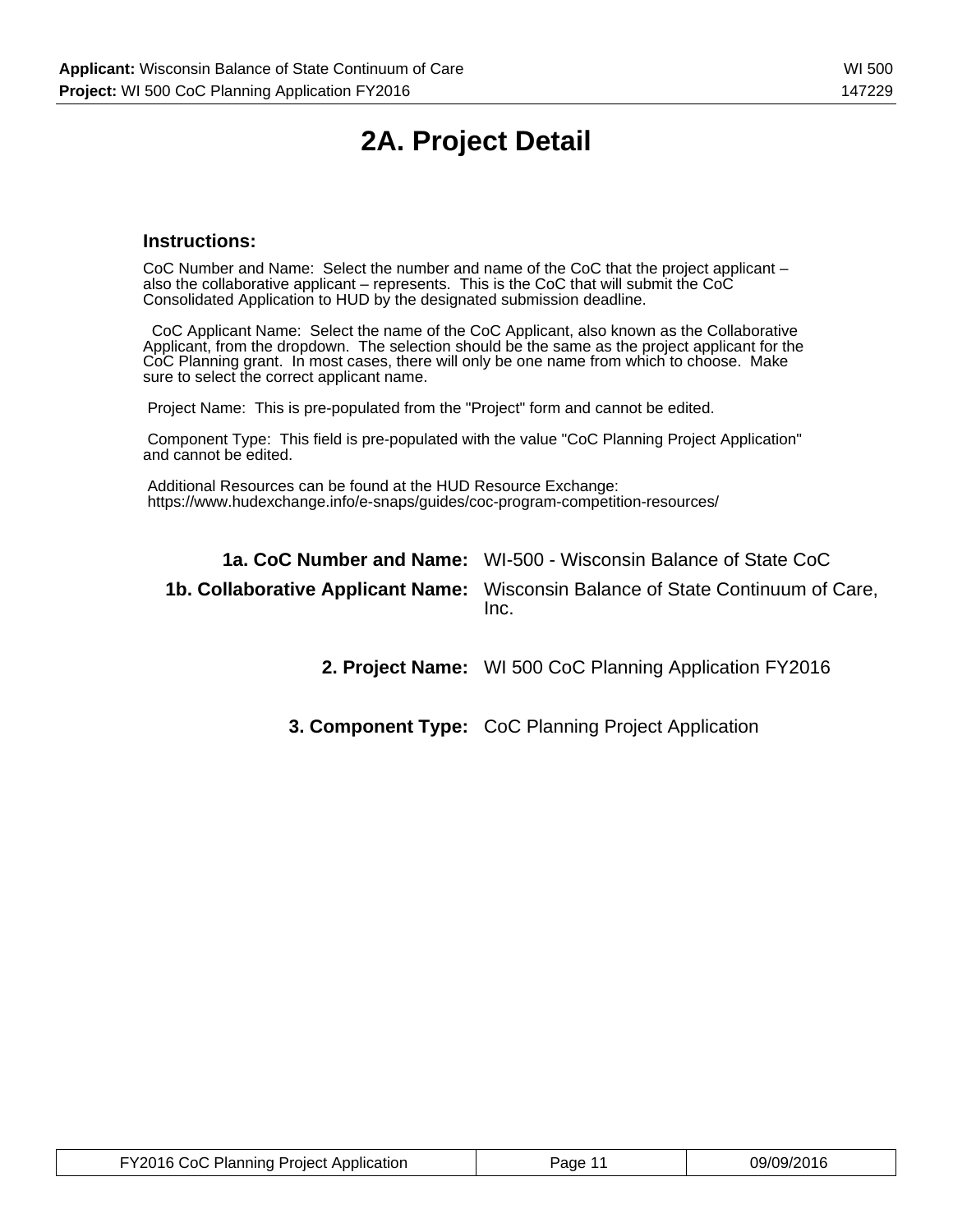# **2B. Project Description**

### **Instructions:**

Provide a description that addresses the entire scope of the proposed project and how the Collaborative Applicant will use grant funds to comply with the provisions of 24 CFR 578.7: This is a required field. The project description must clearly describe the proposed planning activities that will be carried out by the CoC with these grant funds and how the CoC will ensure compliance with the provisions of 24 CFR 578.7 as well as the associated planning activities at 24 CFR 578.39.

 Describe the estimated schedule for the proposed activities, the management plan, and the method for assuring effective and timely completion of all work: This is a required field. The description must clearly demonstrate the estimated schedule of implementing the proposed activities, the management plan in place to ensure timely start of the project if awarded, and a description of how the Collaborative Applicant will complete the proposed activities.

 How will the requested funds improve the CoC's ability to evaluate the outcome of CoC and ESG projects: This is a required field. The narrative should include the Collaborative Applicant's increased capacity for evaluation, and how that capacity will allow for the evaluation of both CoC and ESG projects.

 How will the planning activities continue beyond the expiration of HUD financial assistance: This is a required field. The narrative should provide a brief description of how the planning activities paid for by the grant funds might continue beyond the grant term listed in this application and without HUD funds.

 Additional Resources can be found at the HUD Resource Exchange: https://www.hudexchange.info/e-snaps/guides/coc-program-competition-resources/

**1. Provide a description that addresses the entire scope of the proposed project and how the Collaborative Applicant will use grant funds to comply with the provisions of 24 CFR 578.7.**

**2. Describe the estimated schedule for the proposed activities, the management plan, and the method for assuring effective and timely completion of all work.**

**3. How will the requested funds improve the CoC's ability to evaluate the outcome of CoC and ESG projects?**

**4. How will the planning activities continue beyond the expiration of HUD financial assistance?**

| FY2016 CoC Planning Project Application | Page 12 | 09/09/2016 |
|-----------------------------------------|---------|------------|
|-----------------------------------------|---------|------------|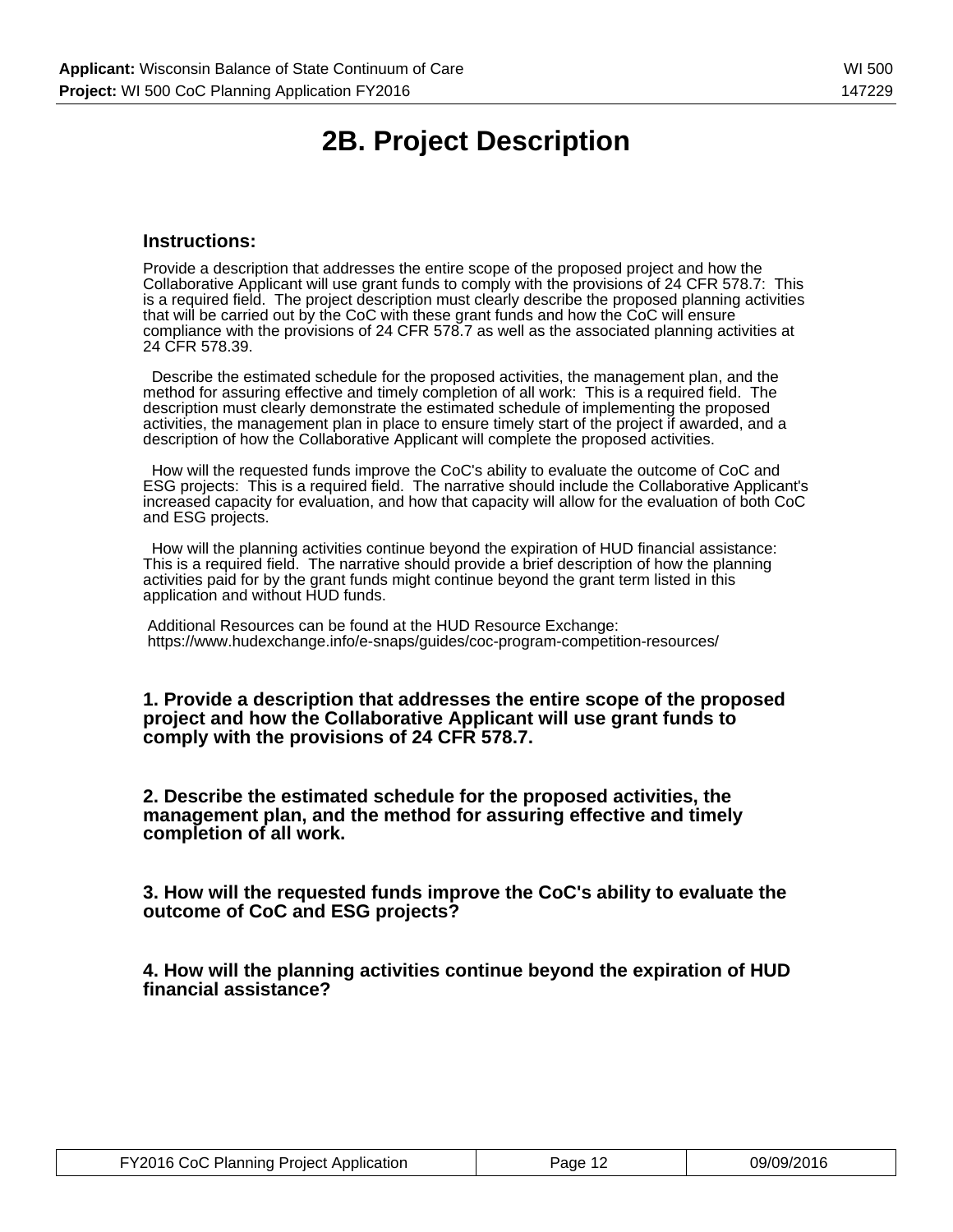### **Instructions**

 Screen 3A requires project applicants to detail important aspects of their CoC's governance structure and operations.

 How often does the CoC conduct meetings of the full CoC membership? In this required field, select the appropriate dropdown option from the menu to indicate how often the CoC conducts meetings with the full CoC membership invited and largely accounted for.

 Does the CoC include membership of a homeless or formerly homeless person? This is a required field. Select "Yes" or "No" to indicate whether or not the CoC membership includes at least one homeless or formerly homeless individual.

 For members who are homeless or formerly homeless, what role do they play in the CoC membership? (Select all that apply): Select an option from the dropdown menu to indicate the roles that homeless or formerly homeless members play in the CoC.

 Does the CoC's governance charter incorporate written policies and procedures for each of the following: Select "Yes" for each of the following if it is included in the CoC's governance charter. Select "No" for each of the following if is NOT included in the CoC's governance charter.

- a. Written agendas of CoC meetings?
- b. Coordinated Entry? (Also known as centralized or coordinated assessment)

 \*Please explain why written policies and procedures for Coordinated Entry have not been incorporated into the CoC's governance charter? This question will appear if no is selected for question "b" above.

- c. Process for monitoring outcomes of ESG recipients?
- d. CoC policies and procedures?
- e. Written process for board selection?
- f. Code of Conduct for board members that includes a recusal process?
- g. Written standards for administering assistance?

 Were there any written complaints received by the CoC in relation to project review, project selection, or other items related to 24 CFR 578.7 or 578.9 within the past 12 months? Select "Yes" if there were any written complaints, from any source, received by the CoC in relation to project review, project selection, or other items related to 24 CFR 578.7 or 578.9 within the past 12 months.

 If yes, briefly describe the complaint(s), how it was resolved, and the date(s) in which it was resolved. This question will appear if "Yes" is selected for question 4 above. Remember to include how the complaint(s) was resolved and the date of resolution.

#### **1. How often does the CoC conduct meetings** Quarterly **of the full CoC membership?**

### **2. Does the CoC include membership of a** Yes **homeless or formerly homeless person?**

| FY2016 CoC Planning Project Application | Page 13<br>. . | 09/09/2016 |
|-----------------------------------------|----------------|------------|
|-----------------------------------------|----------------|------------|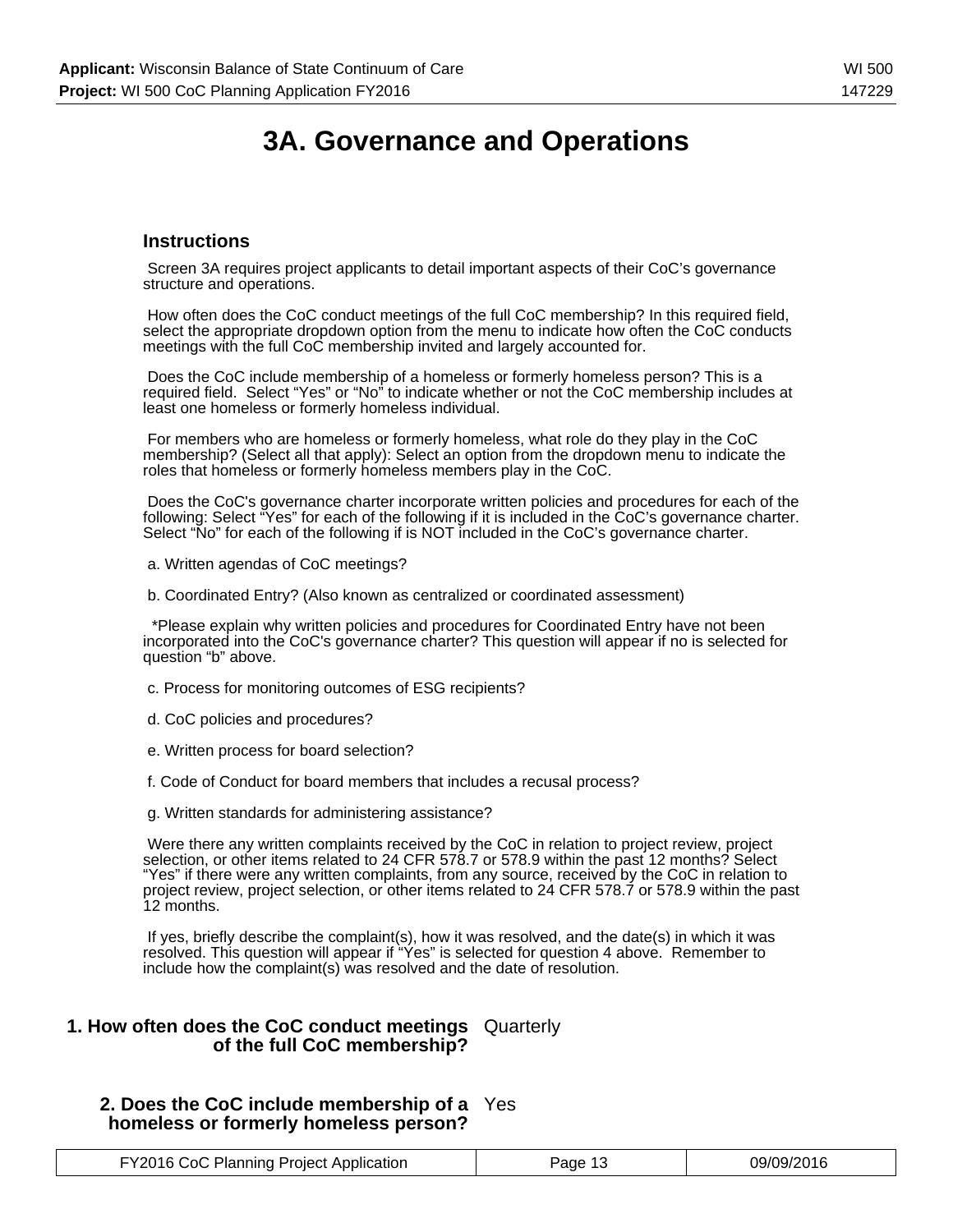### **2a. For members who are homeless or formerly homeless, what role do they play in the CoC membership? (Select all that apply)**

| <b>Participates in CoC meetings:</b> | $\checkmark$<br>v |
|--------------------------------------|-------------------|
| Votes, including electing Coc Board: | $\checkmark$<br>ᄉ |
| Sits on CoC Board:                   | $\checkmark$<br>ᄉ |
| None:                                |                   |

### **3. Does the CoC's governance charter incorporate written policies and procedures for each of the following**

- **a. Written agendas of CoC meetings?** Yes
- **b. Coordinated Entry? (Also known as centralized or coordinated assessment)** Yes
- **c. Process for monitoring outcomes of ESG** Yes **recipients?**
	- **d. CoC policies and procedures?** Yes
	- **e. Written process for board selection?** Yes
- **f. Code of Conduct for board members that** Yes **includes a recusal process?**
	- **g. Written standards for administering** Yes **assistance?**
- **4. Were there any written complaints received** No **by the CoC in relation to project review, project selection, or other items related to 24 CFR 578.7 or 578.9 within the past 12 months?**

| FY2016 CoC Planning Project Application | Page 14 | 09/09/2016 |
|-----------------------------------------|---------|------------|
|-----------------------------------------|---------|------------|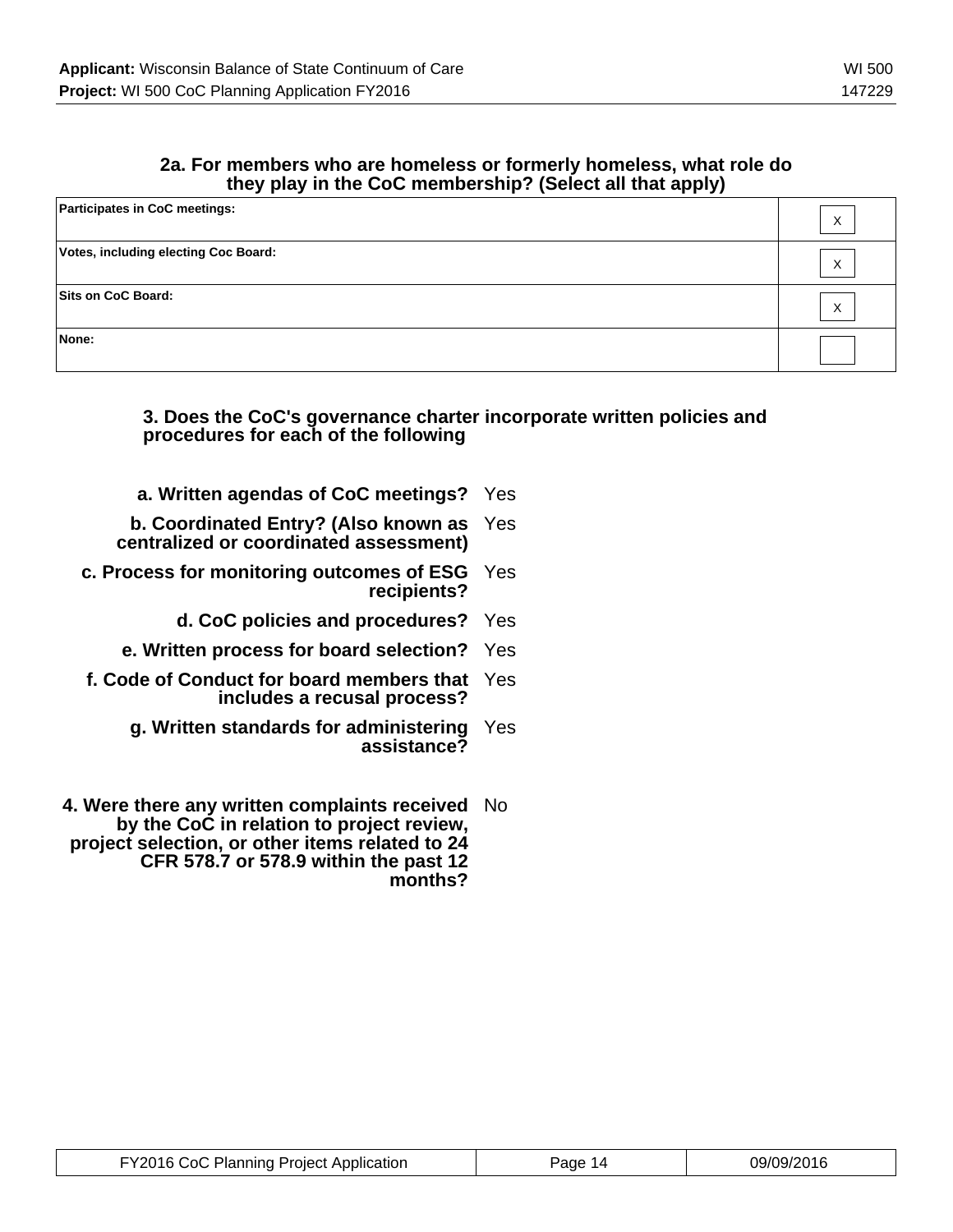### **3B. Committees**

### **Instructions**

 Screen 3B provides an opportunity for project applicants to list the CoC committees that meet regularly regarding CoC-wide planning and policy. Please list no more than five committees and choose those that have the broadest impact and/or that meet most frequently.

 Committees: In the following table, provide information for up to five of the most active CoCwide planning committees, subcommittees and/or workgroups, including a brief description of the role, the frequency of the meetings and name of individuals and/or organizations represented. Only include committees, subcommittees, and/or workgroups that are directly involved in CoCwide planning and not the regular delivery of services.

Provide information for up to five of the most active CoC-wide planning committees, subcommittees and/or workgroups, including a brief description of the role and the frequency of the meetings. Only include committees, subcommittees and/or workgroups, that are directly involved in CoC-wide planning and not the regular delivery of services.

| <b>Committee Name</b>                          | <b>Role of the Committee</b><br>(max 750 characters)                                                                                                                                                                                                                                                                                                                                                                                                                                                                                                                                                                                                                                                                                                                                                                         | <b>Meeting</b><br>Frequency |                              | Name of Individuals and/or<br><b>Organizations Represented</b>                                                                                                                                                                                                        |
|------------------------------------------------|------------------------------------------------------------------------------------------------------------------------------------------------------------------------------------------------------------------------------------------------------------------------------------------------------------------------------------------------------------------------------------------------------------------------------------------------------------------------------------------------------------------------------------------------------------------------------------------------------------------------------------------------------------------------------------------------------------------------------------------------------------------------------------------------------------------------------|-----------------------------|------------------------------|-----------------------------------------------------------------------------------------------------------------------------------------------------------------------------------------------------------------------------------------------------------------------|
| HMIS Committee - PIT,<br>COC, & ESG Workgroups | PIT: provides training for semi-annual<br>PIT count, collate data, maintain HIC &<br>update documents including Non-WISP<br>PIT form, post-PIT survey & geographic<br>coverage. Review PIT methodology.<br>Maintain & update policies and<br>procedures for accurate data entry. COC:<br>evaluate outcomes, review quarterly<br>APRs & identify benchmarks for SPM at<br>local & COC level. Review & report on<br>progress to Board & entire membership.<br>ESG: set criteria for evaluation &<br>implementation of SPM review at project<br>level. Responsible for developing the<br>policies & procedures for ESG funded<br>projects. Review data quality, provide<br>training & technical assistance for data<br>entry. Work with HMIS lead to maintain<br>compliance with HUD & ESG grant<br>admin & use best practices. | Monthly                     |                              | Committee Chairs - Jesse Dirkman (HMIS lead), Carrie<br>Poser (COC Director), Gai Lorenzen (Legal Action).<br>Orgs - Emergency shelters, housing providers, COC &<br>ESG funded projects, Salvation Army, youth agencies,<br>Catholic Charities, DV providers & YWCA. |
| Project Evaluation &<br>Assistance (PEA)       | Responsible for desk & in person<br>monitoring of COC funded projects<br>including fiscal, client file, organizational<br>capacity & documentation requirements.<br>Provides training & technical assistance<br>to new & current projects. Assists new<br>projects post-award execute grant, adopt<br>necessary policies & procedures &<br>ensure grant & BOS compliance.<br>Responsible for creating common forms<br>to simplify monitoring process & ensure<br>compliance. Forms include verifications<br>(disability, homeless, chronic, income),<br>rent calculation, rent reasonableness &<br>client file checklist. Provide training on<br>the use & implementation of forms &<br>recordkeeping requirements. Work with<br>State to create plan for joint monitoring &<br>ESG project evaluation in 2017.              | Monthly                     | focused agencies & HMIS lead | Committee Chairs - Joana Hemschemeyer (Richard's<br>Place) & Meika Burnikel (Family Services). Orgs-COC<br>funded projects, emergency shelters, housing providers,<br>DV providers, COC Director, Salvation Army, youth-                                              |
|                                                | FY2016 CoC Planning Project Application                                                                                                                                                                                                                                                                                                                                                                                                                                                                                                                                                                                                                                                                                                                                                                                      |                             | Page 15                      | 09/09/2016                                                                                                                                                                                                                                                            |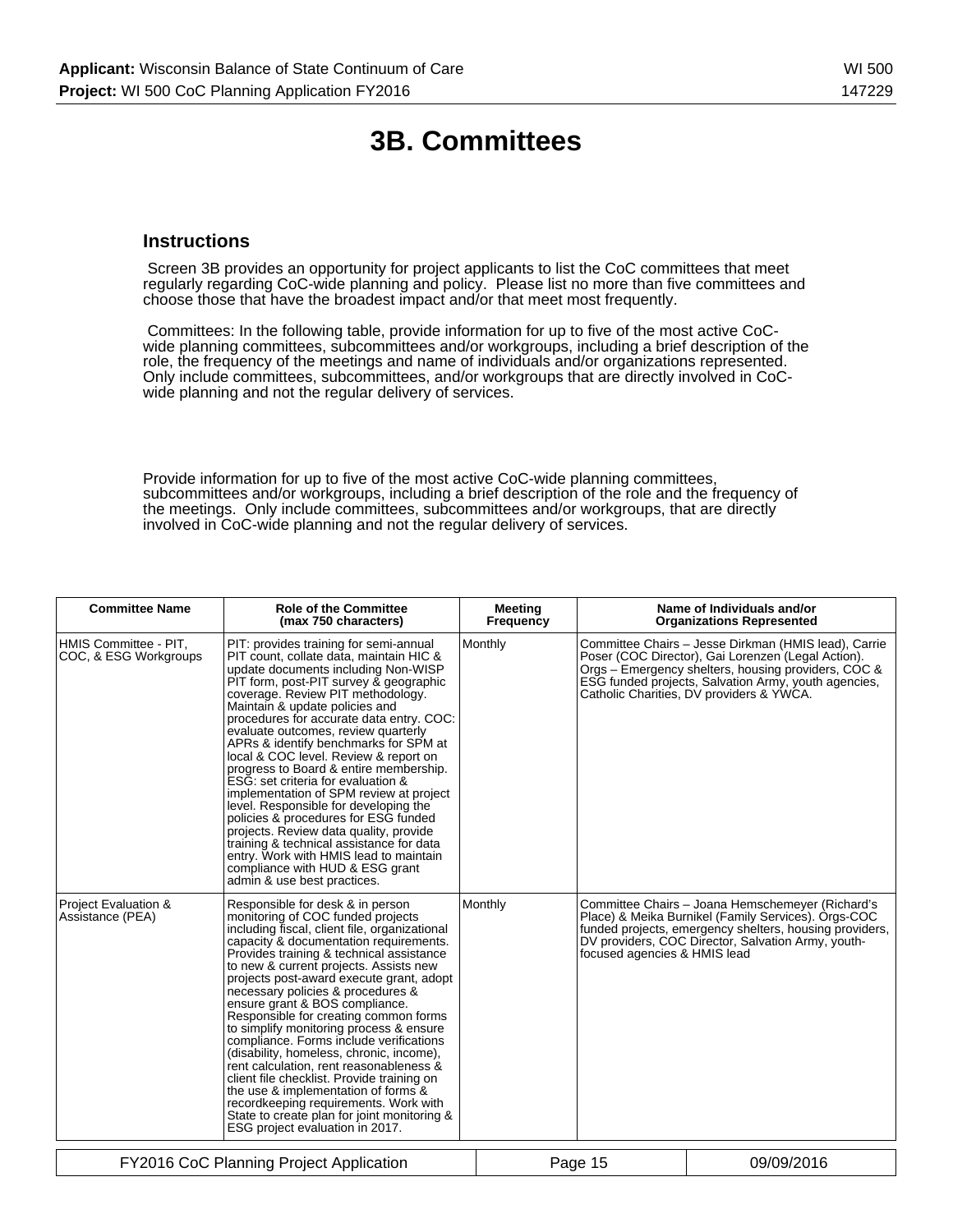| <b>Coordinated Entry</b><br>Committee - Grievance, DV,<br>Implementation, Marketing,<br>& Youth workgroup | Responsible for the development,<br>implementation & evaluation of<br>coordinated entry system. Monitor<br>compliance with CE policy, maintenance<br>& review of written standards for TH.<br>PSH, COC & ESG funded RRH & ensure<br>functionality of Non-HMIS prioritization<br>list. Ongoing collaboration with the ESG<br>grant admin & HMIS lead. Provide<br>training & technical assistance.<br>Grievance: create rights & responsibilities<br>forms, grievance policy & provide training<br>to agencies. DV: identify gaps & areas of<br>concern. Marketing: ensure broad reach<br>of system across geographic region,<br>social media & online presence to ensure<br>everyone is aware of CE process &<br>access to services. Youth: identify gaps<br>& areas of concern, yet the new youth<br>specific assessment tool. | Monthly       | Committee Chairs - Jeanette Petts (CACSCW) & Corin<br>Tubridy (West CAP). Orgs-HMIS lead, legal action, DV<br>providers, emergency shelters, housing providers,<br>Salvation Army, COC Director, COC & ESG funded<br>projects, hospital, street outreach, YWCA & NAMI. |
|-----------------------------------------------------------------------------------------------------------|--------------------------------------------------------------------------------------------------------------------------------------------------------------------------------------------------------------------------------------------------------------------------------------------------------------------------------------------------------------------------------------------------------------------------------------------------------------------------------------------------------------------------------------------------------------------------------------------------------------------------------------------------------------------------------------------------------------------------------------------------------------------------------------------------------------------------------|---------------|------------------------------------------------------------------------------------------------------------------------------------------------------------------------------------------------------------------------------------------------------------------------|
| Discharge Planning<br>Committee                                                                           | Responsible for collaborating with the<br>interagency council, all local continua &<br>Board to create, maintain & evaluate<br>statewide & BOS-wide discharge policies<br>& procedures. Review process, key<br>players & training needs for each system<br>of care: foster care, health care, mental<br>health & corrections. Research best<br>practices & collaborate with HMIS lead.                                                                                                                                                                                                                                                                                                                                                                                                                                         | Quarterly     | Committee Chair - Jerome Martin (Homeless<br>Connections). Orgs-COC & ESG funded projects, legal<br>action, housing providers, DV providers, emergency<br>shelter, street outreach, Catholic Charities & Salvation<br>Armv                                             |
| Ten Year Plan Committee                                                                                   | Responsible for the development,<br>implementation & evaluation of 10 year<br>plan to end homelessness for BOS.<br>Ensure coordination with federal Opening<br>Doors, use of SPM as targets & provide<br>input to the interagency council<br>development of State 10 Year Plan<br>revisions. Evaluate progress toward<br>ending homelessness for veterans,<br>chronic, family, youth as well as setting a<br>plan to end all homelessness in the BOS.<br>Collaborate with the Board & HMIS lead.                                                                                                                                                                                                                                                                                                                               | Semi-Annually | Committee Chair - Lu Scheer (ADVOCAP). Orgs-HMIS<br>lead, COC & ESG Funded projects, DV providers,<br>Salvation Army, warming shelter, housing providers,<br>Catholic Charities & Safe Haven                                                                           |

| FY2016 CoC Planning Project Application | Page 16 | 09/09/2016 |
|-----------------------------------------|---------|------------|
|-----------------------------------------|---------|------------|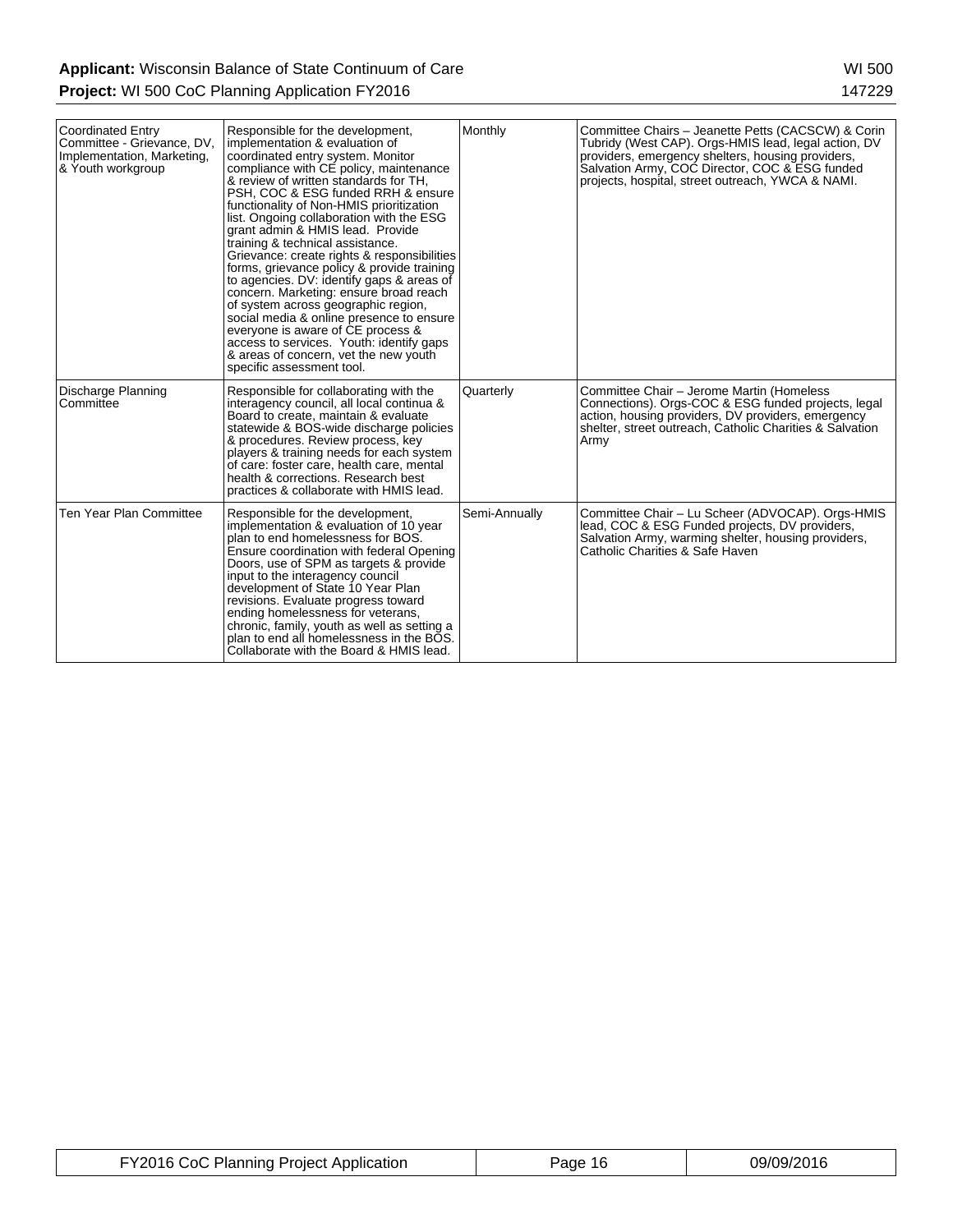# **4A. Sources of Match**

### **Instructions:**

Match (cash or in-kind) must be used for eligible program costs only and must be equal to or greater than 25% of the total grant request for all eligible costs under the CoC Program interim rule with the exception of leasing costs. Please review 24 CFR Part 578, the FY 2016 Funding Notice, and the FY 2016 CoC Program NOFA for more detailed information concerning Match

 Will this commitment be used towards Match? Select Match to categorize each commitment being entered.

 Type of Commitment: Select Cash (\$) or In-kind (non-cash) to denote the type of contribution that describes this match commitment.

 Type of source: Select Private or Government to denote the source of the contribution. The Neighborhood Stabilization Program (NSP) and HUD-VASH (VA Supportive Housing program) funds may be considered Government sources. Project applicants are encouraged to include funds from these sources, whenever possible.

 Name the Source of the Commitment: (Be as specific as possible and include the office or grant program as applicable) Enter the name of the entity providing the contribution. It is important to provide as much detail as possible so that the local HUD office can quickly identify and approve of the commitment source.

Date of written commitment: Enter the date of the written contribution.

Value of written commitment: Enter the total dollar value of the contribution.

 The values entered on each detailed Match screen will populate the Screen "3B. Funding Request." The Cash, In-Kind, and Total Match will also automatically populate the Summary budget where the 25% match minimum will be calculated and applied.

 Additional Resources can be found at the HUD Exchange: https://www.hudexchange.info/e-snaps/guides/coc-program-competition-resources/

#### **The following list summarizes the funds that will be used as Match for the project. To add a Matching source to the list, select the icon. To view or update a Matching source already listed, select the icon.**

|                                     | Total Value of Cash Commitments:                                                   |  |  |  |                                |
|-------------------------------------|------------------------------------------------------------------------------------|--|--|--|--------------------------------|
| Total Value of In-Kind Commitments: |                                                                                    |  |  |  |                                |
|                                     | Total Value of All Commitments:                                                    |  |  |  |                                |
| <b>Match</b>                        | <b>Contributor</b><br>Date of<br><b>Source</b><br><b>Type</b><br><b>Commitment</b> |  |  |  | Value of<br><b>Commitments</b> |
| This list contains no items         |                                                                                    |  |  |  |                                |

#### **Summary for Match**

| FY2016 CoC Planning Project Application | Page 1 | 09/09/2016 |
|-----------------------------------------|--------|------------|
|-----------------------------------------|--------|------------|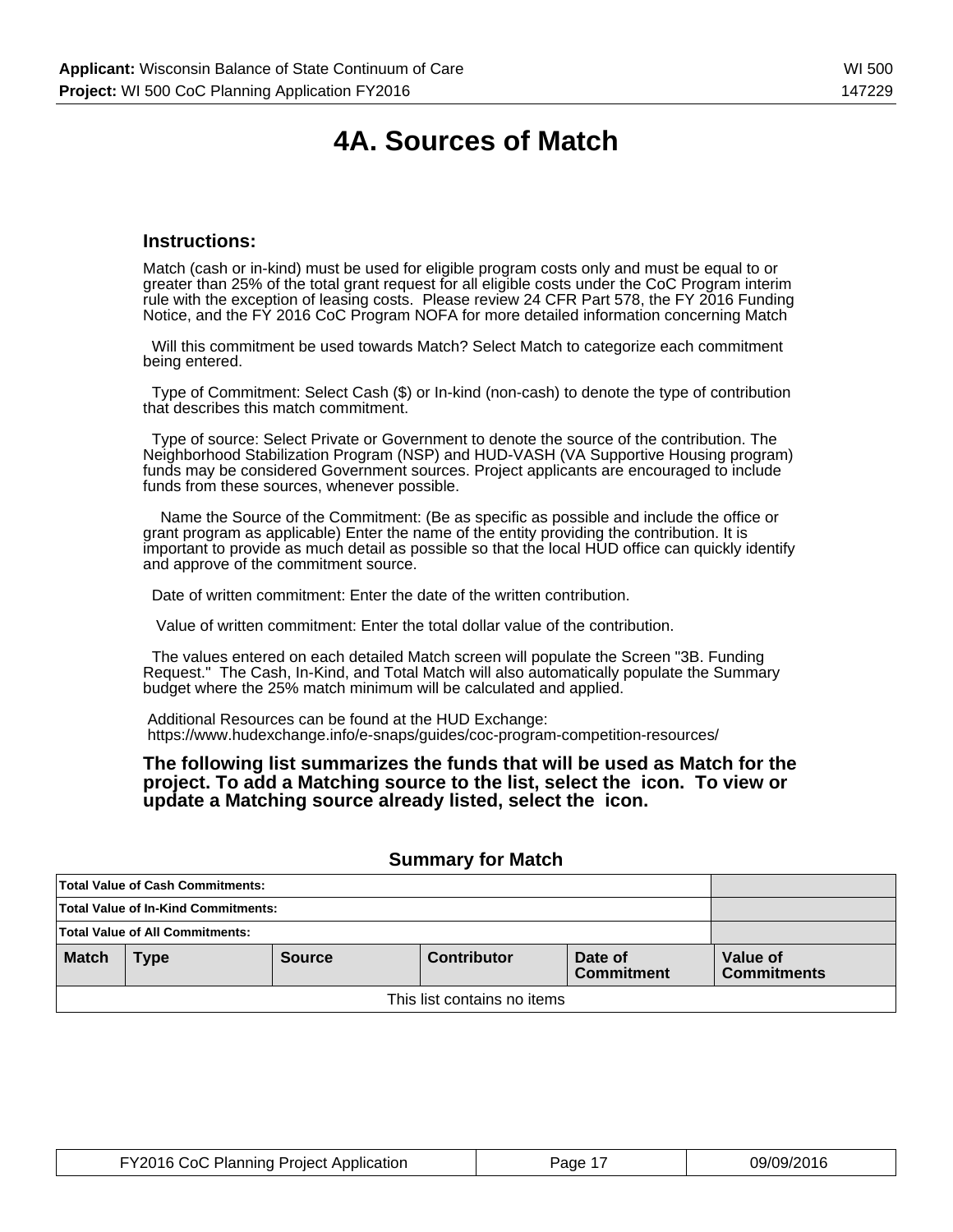# **4B. Funding Request**

### **Instructions:**

Is it feasible for the project to be under grant agreement by September 30, 2018: Select "Yes" or "No" to indicate whether the grant agreement will be executed and the project will begin operating by September 30, 2018. The FY 2016 HUD Appropriations Act requires HUD to obligate FY 2016 CoC Program funds by this date. A selection of "No" may result in the rejection of a project application during the HUD assessment. Further, if a CoC Planning award is not obligated with the grant execution by September 30, 2018, the conditional award will be be terminated and the funds recaptured.

 Does this project propose to allocate funds according to an indirect cost rate? This is a required field. Select 'Yes' or 'No' to indicate whether the project either has an approved indirect cost plan in place or will propose an indirect cost plan by the time of conditional award. For more information concerning indirect costs plans, please 2 CFR Part 200.56, Part 200.413 and Part 200.414, FY 2016 NOFA and contact your local HUD office. The following questions become visible if "Yes" is selected:

 - Please complete the indirect cost rate schedule below:Applicant must complete at least one row in the grid.

 - Has this rate been approved by your cognizant agency?:Select "Yes" or "No" from the dropdown menu.

- Do you plan to use the 10% de minimis rate?:Select "Yes" or "No" from the dropdown menu.

Select a grant term: This field is populated with the value "1 Year" and cannot be edited.

 Eligible Costs: For items 1 through 8, enter a "Quantity AND Description" and amount of assistance for each activity for which funds are being requested. "Quantity AND Description" details should be thorough, and failure to enter adequate "Quantity AND Detail" may result in conditions being placed on an award and a delay of grant funding. Once a "Quantity AND Detail" and an amount have been entered into one or more of the items, click "Save" and esnaps will total the assistance requested and determine the total Match amount required.

 Total Costs Requested: This field is automatically calculated based total amount requested for each eligible cost.

 Cash Match: This field is automatically populated. If it needs to be changed, return to Screen "4A. Sources of Match" to make changes to this field.

 In-Kind Match: This field is automatically populated. If it needs to be changed, return to Screen "4A. Sources of Match" to make changes to this field.

 Total Match: This field will automatically calculate the total combined value of the Cash and In-Kind Match. The total match must equal 25% of the request listed in the field "Total Eligible Costs Request" minus the amount requested for Leased Units and Leased Structures. There is no upper limit for Match. If an ineligible amount is entered, the system will report an error and prevent application submission. To correct an inadequate level of match, return to Screen "4A. Sources of Match" to make changes.

 Cash and In-Kind Match entered into the budget must qualify as eligible program expenses under the CoC program regulations. Compliance with eligibility requirements will be verified at grant agreement. The Total Budget automatically calculates when you click the "Save" button.

 Additional Resources can be found at the HUD Resource Exchange: https://www.hudexchange.info/e-snaps/guides/coc-program-competition-resources/

### **1. Will it be feasible for the project to be** Yes

| FY2016 CoC Planning Project Application | Page 18 | 09/09/2016 |
|-----------------------------------------|---------|------------|
|-----------------------------------------|---------|------------|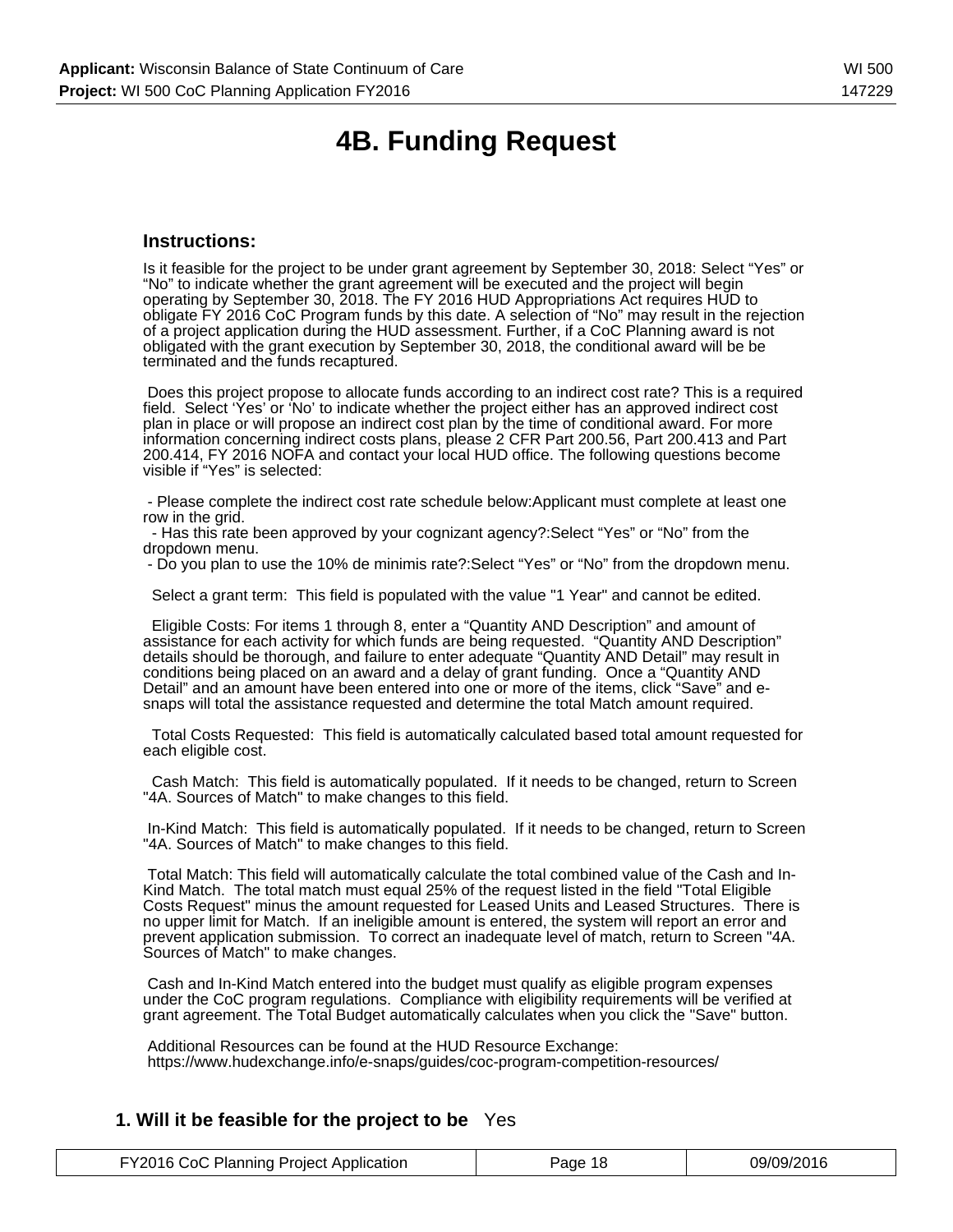### **under grant agreement by September 30, 2018?**

#### **2. Does this project propose to allocate funds according to an indirect cost rate?** No

### **3. Select a grant term:** 1 Year

### **A description must be entered for Quantity. Any costs without a Quantity description will be removed from the budget.**

| <b>Eligible Costs:</b>                                         | <b>Quantity AND Description</b><br>(max 400 characters) | Annual<br><b>Assistance</b><br>Requested<br>(Applicant) |
|----------------------------------------------------------------|---------------------------------------------------------|---------------------------------------------------------|
| 1. Coordination Activities                                     |                                                         |                                                         |
| 2. Project Evaluation                                          |                                                         |                                                         |
| 3. Project Monitoring<br><b>Activities</b>                     |                                                         |                                                         |
| 4. Participation in the<br><b>Consolidated Plan</b>            |                                                         |                                                         |
| 5. CoC Application Activities                                  |                                                         |                                                         |
| 6. Determining Geographical<br>Area to Be Served by the<br>CoC |                                                         |                                                         |
| 7. Developing a CoC System                                     |                                                         |                                                         |
| 8. HUD Compliance<br><b>Activities</b>                         |                                                         |                                                         |
| <b>Total Costs Requested</b>                                   |                                                         | \$0                                                     |
| <b>Cash Match</b>                                              |                                                         |                                                         |
| <b>In-Kind Match</b>                                           |                                                         |                                                         |
| <b>Total Match</b>                                             |                                                         | \$0                                                     |
| <b>Total Budget</b>                                            |                                                         | \$0                                                     |

### **Click the 'Save' button to automatically calculate the Total Assistance**

| FY2016 CoC Planning Project Application | Page 19 | 09/09/2016 |
|-----------------------------------------|---------|------------|
|-----------------------------------------|---------|------------|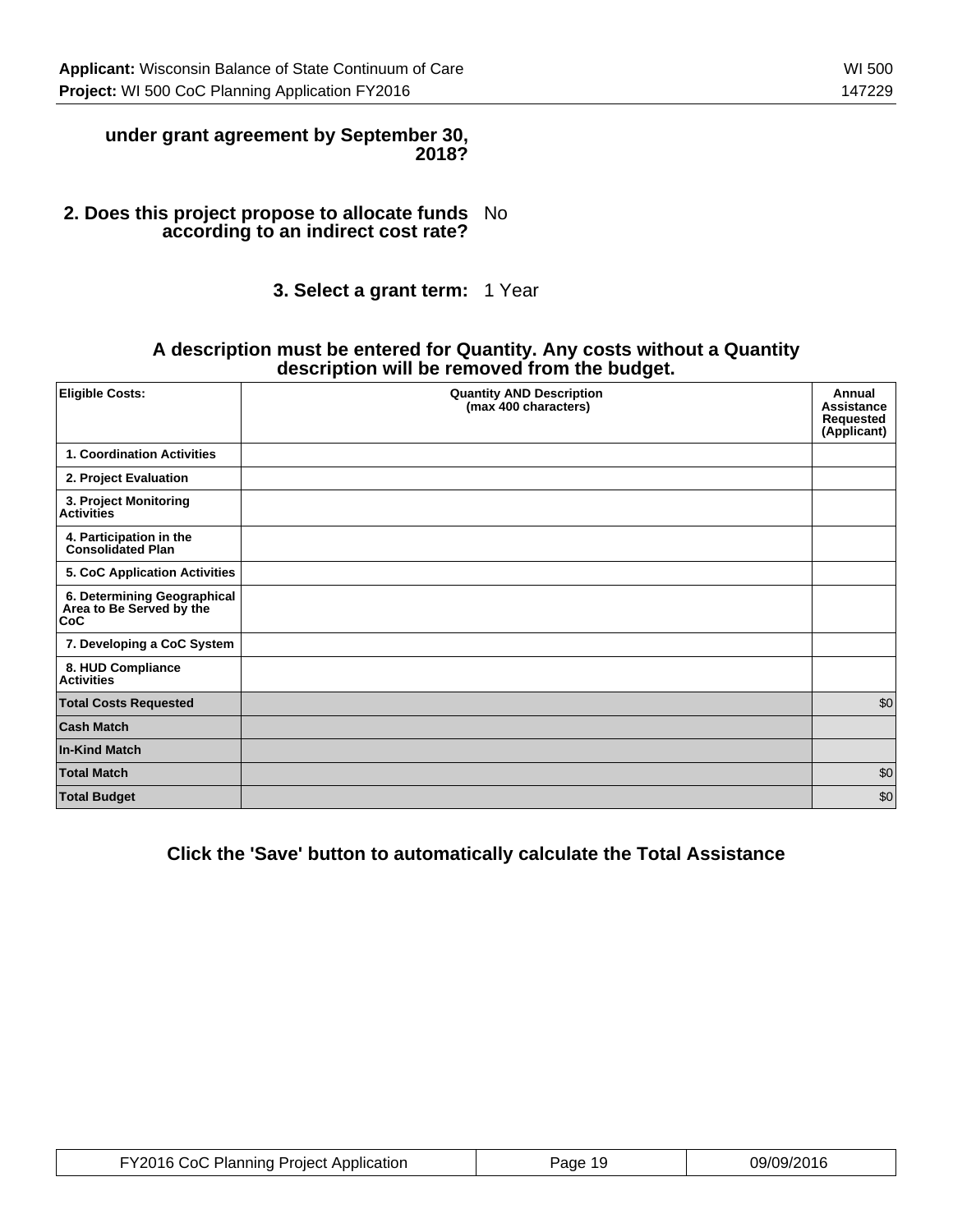# **5A. Attachment(s)**

### **Instructions:**

Other Attachment(s): Attach any additional information supporting the project funding request. Use a zip file to attach multiple documents.

| <b>Document Type</b>   | <b>Required?</b> | <b>Document Description</b> | <b>Date Attached</b> |
|------------------------|------------------|-----------------------------|----------------------|
| 1. Other Attachment(s) | No               |                             |                      |
| 2. Other Attachment(s) | No               |                             |                      |

| FY2016 CoC Planning Project Application | Page 20 | 09/09/2016 |
|-----------------------------------------|---------|------------|
|-----------------------------------------|---------|------------|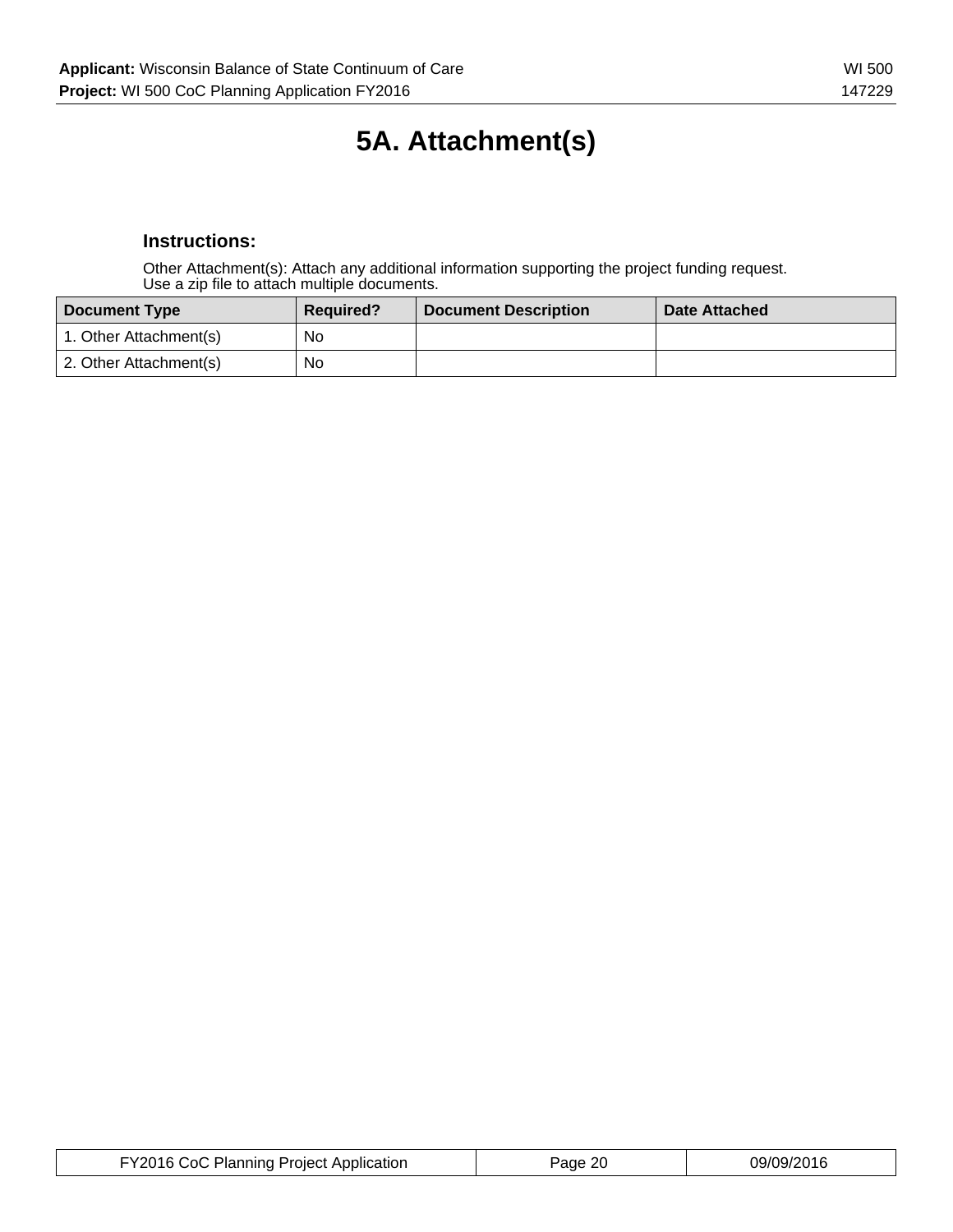# **Attachment Details**

**Document Description:**

# **Attachment Details**

**Document Description:**

| FY2016 CoC Planning Project Application | Page 21 | 09/09/2016 |
|-----------------------------------------|---------|------------|
|-----------------------------------------|---------|------------|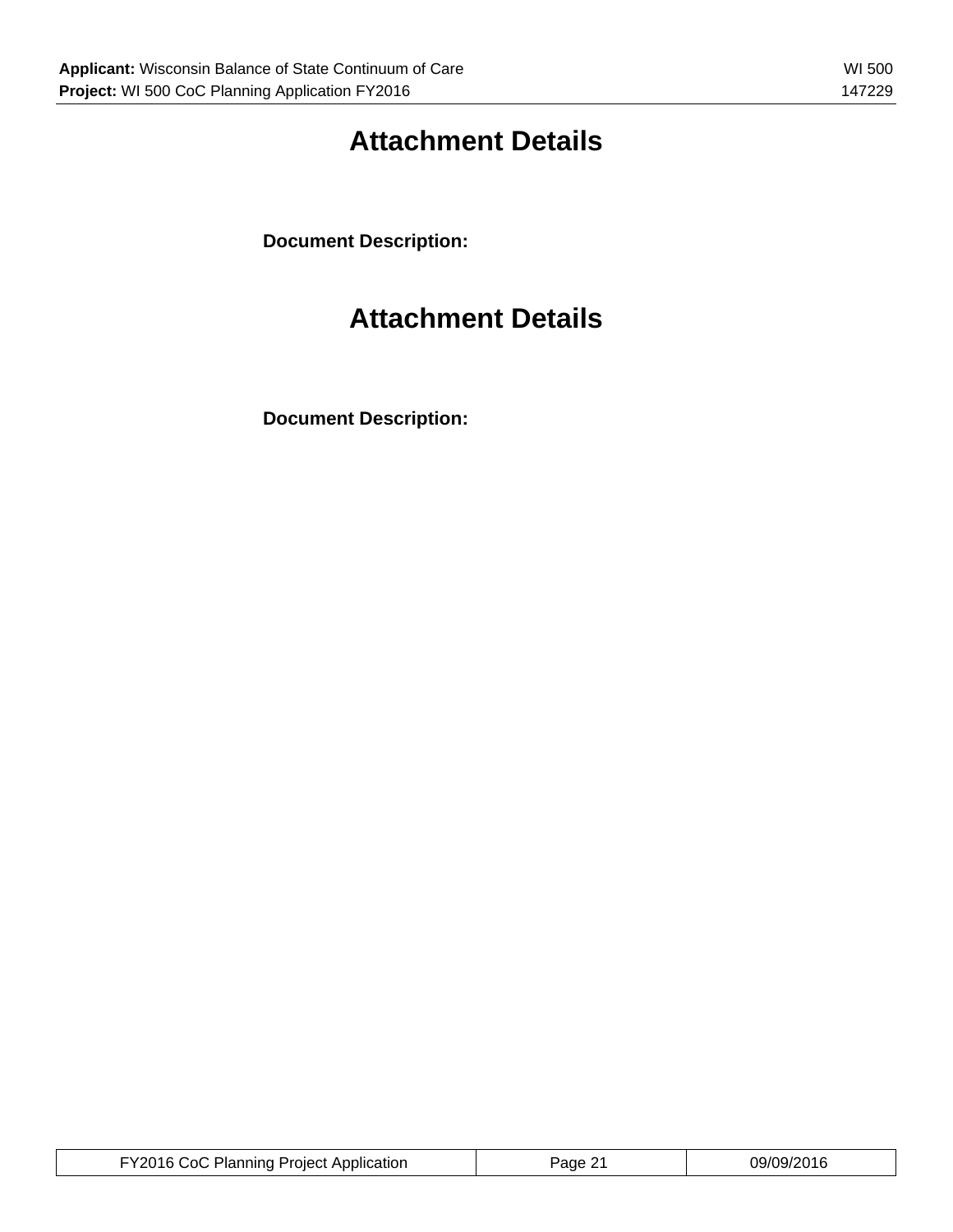## **5B. Certification**

### **A. For all projects:**

### **Fair Housing and Equal Opportunity**

It will comply with Title VI of the Civil Rights Act of 1964 (42 U.S.C. 2000(d)) and regulations pursuant thereto (Title 24 CFR part I), which state that no person in the United States shall, on the ground of race, color or national origin, be excluded from participation in, be denied the benefits of, or be otherwise subjected to discrimination under any program or activity for which the applicant receives Federal financial assistance, and will immediately take any measures necessary to effectuate this agreement. With reference to the real property and structure(s) thereon which are provided or improved with the aid of Federal financial assistance extended to the applicant, this assurance shall obligate the applicant, or in the case of any transfer, transferee, for the period during which the real property and structure(s) are used for a purpose for which the Federal financial assistance is extended or for another purpose involving the provision of similar services or benefits.

It will comply with the Fair Housing Act (42 U.S.C. 3601-19), as amended, and with implementing regulations at 24 CFR part 100, which prohibit discrimination in housing on the basis of race, color, religion, sex, disability, familial status or national origin.

It will comply with Executive Order 11063 on Equal Opportunity in Housing and with implementing regulations at 24 CFR Part 107 which prohibit discrimination because of race,color, creed, sex or national origin in housing and related facilities provided with Federal financial assistance.

 It will comply with Executive Order 11246 and all regulations pursuant thereto (41 CFR Chapter 60-1), which state that no person shall be discriminated against on the basis of race, color, religion, sex or national origin in all phases of employment during the performance of Federal contracts and shall take affirmative action to ensure equal employment opportunity. The applicant will incorporate, or cause to be incorporated, into any contract for construction work as defined in Section 130.5 of HUD regulations the equal opportunity clause required by Section 130.15(b) of the HUD regulations.

It will comply with Section 3 of the Housing and Urban Development Act of 1968, as amended (12 U.S.C. 1701(u)), and regulations pursuant thereto (24 CFR Part 135), which require that to the greatest extent feasible opportunities for training and employment be given to lower-income residents of the project and contracts for work in connection with the project be awarded in substantial part to persons residing in the area of the project.

 It will comply with Section 504 of the Rehabilitation Act of 1973 (29 U.S.C. 794), as amended, and with implementing regulations at 24 CFR Part 8, which prohibit discrimination based on disability in Federally-assisted and conducted programs and activities.

 It will comply with the Age Discrimination Act of 1975 (42 U.S.C. 6101-07), as amended, and implementing regulations at 24 CFR Part 146, which prohibit discrimination because of age in projects and activities receiving Federal financial assistance.

 It will comply with Executive Orders 11625, 12432, and 12138, which state that program participants shall take affirmative action to encourage participation by businesses owned and operated by members of minority groups and women.

If persons of any particular race, color, religion, sex, age, national origin, familial status, or

| FY2016 CoC Planning Project Application | Page 22 | 09/09/2016 |
|-----------------------------------------|---------|------------|
|-----------------------------------------|---------|------------|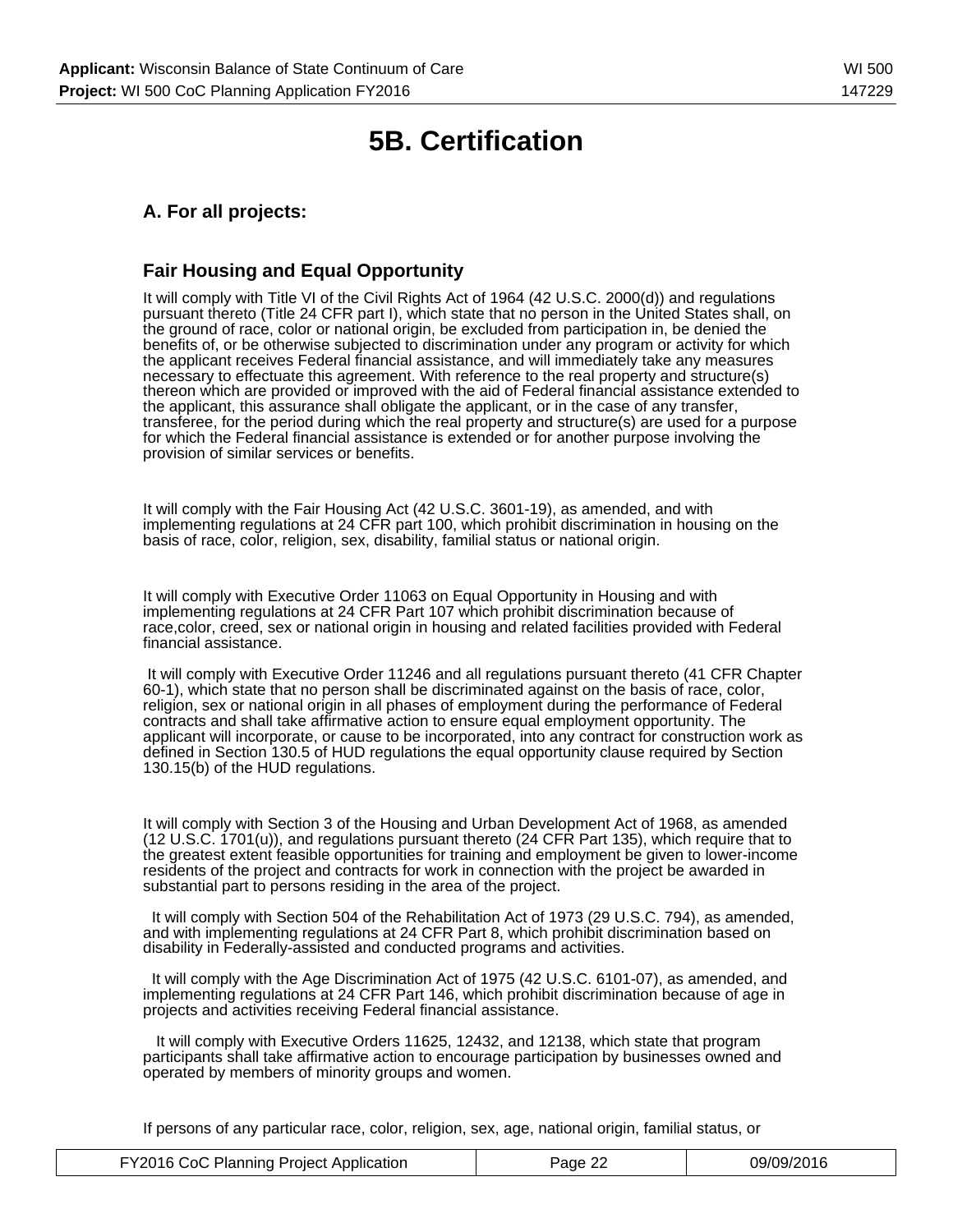disability who may qualify for assistance are unlikely to be reached, it will establish additional procedures to ensure that interested persons can obtain information concerning the assistance.

 It will comply with the reasonable modification and accommodation requirements and, as appropriate, the accessibility requirements of the Fair Housing Act and section 504 of the Rehabilitation Act of 1973, as amended.

### **Additional for Rental Assistance Projects:**

If applicant has established a preference for targeted populations of disabled persons pursuant to 24 CFR 582.330(a), it will comply with this section's nondiscrimination requirements within the designated population.

### **B. For non-Rental Assistance Projects Only.**

### **20-Year Operation Rule.**

For applicants receiving assistance for acquisition, rehabilitation or new construction: The project will be operated for no less than 20 years from the date of initial occupancy or the date of initial service provision for the purpose specified in the application.

### **1-Year Operation Rule.**

For applicants receiving assistance for supportive services, leasing, or operating costs but not receiving assistance for acquisition, rehabilitation, or new construction: The project will be operated for the purpose specified in the application for any year for which such assistance is provided.

### **C. For Rental Assistance Only.**

### **Supportive Services.**

It will make available supportive services appropriate to the needs of the population served and equal in value to the aggregate amount of rental assistance funded by HUD for the full term of the rental assistance.

### **D. Explanation.**

Where the applicant is unable to certify to any of the statements in this certification, such applicant shall attach an explanation behind this page.

| Name of Authorized Certifying Official: Robyn Thibado                                                                                                                                      |                                                                                      |            |  |
|--------------------------------------------------------------------------------------------------------------------------------------------------------------------------------------------|--------------------------------------------------------------------------------------|------------|--|
| Date:                                                                                                                                                                                      | 09/09/2016                                                                           |            |  |
|                                                                                                                                                                                            | <b>Title:</b> President, WIBOSCOC Board of Directors                                 |            |  |
|                                                                                                                                                                                            | <b>Applicant Organization:</b> Wisconsin Balance of State Continuum of Care,<br>Inc. |            |  |
| <b>PHA Number (For PHA Applicants Only):</b>                                                                                                                                               |                                                                                      |            |  |
| I certify that I have been duly authorized by<br>the applicant to submit this Applicant<br>Certification and to ensure compliance. I am<br>aware that any false, ficticious, or fraudulent |                                                                                      |            |  |
| FY2016 CoC Planning Project Application                                                                                                                                                    | Page 23                                                                              | 09/09/2016 |  |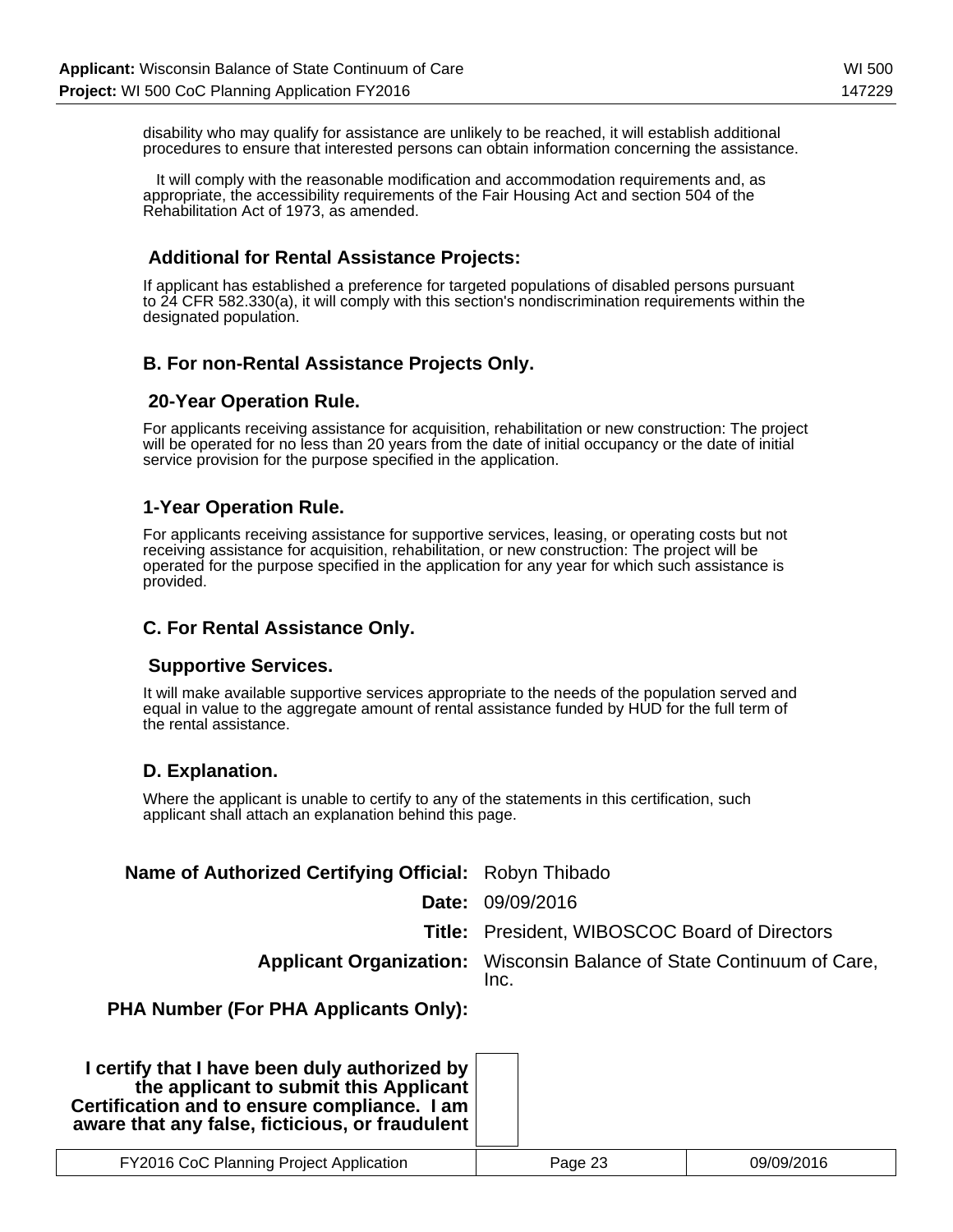**statements or claims may subject me to criminal, civil, or administrative penalties . (U.S. Code, Title 218, Section 1001).**

| FY2016 CoC Planning Project Application | Page 24 | 09/09/2016 |
|-----------------------------------------|---------|------------|
|-----------------------------------------|---------|------------|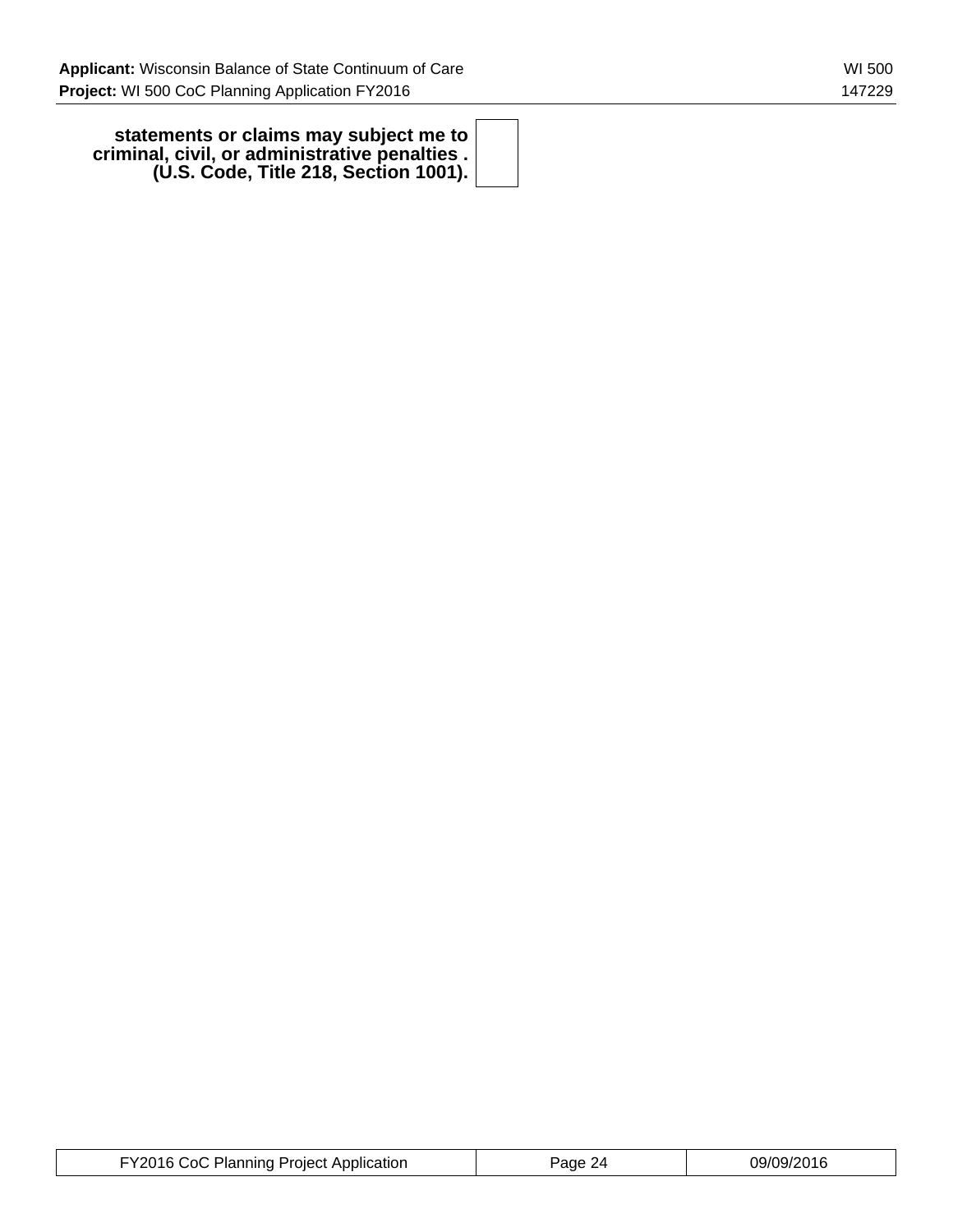# **6A. Submission Summary**

| Page                                 | <b>Last Updated</b>    |  |  |
|--------------------------------------|------------------------|--|--|
|                                      |                        |  |  |
| <b>1A. Application Type</b>          | No Input Required      |  |  |
| <b>1B. Legal Applicant</b>           | No Input Required      |  |  |
| <b>1C. Application Details</b>       | No Input Required      |  |  |
| 1D. Congressional District(s)        | 08/25/2016             |  |  |
| 1E. Compliance                       | 08/25/2016             |  |  |
| <b>1F. Declaration</b>               | 08/25/2016             |  |  |
| 2A. Project Detail                   | 08/25/2016             |  |  |
| <b>2B. Description</b>               | <b>Please Complete</b> |  |  |
| <b>3A. Governance and Operations</b> | 09/07/2016             |  |  |
| <b>3B. Committees</b>                | 09/07/2016             |  |  |
| 4A. Match                            | <b>Please Complete</b> |  |  |
| <b>4B. Funding Request</b>           | <b>Please Complete</b> |  |  |
| 5A. Attachment(s)                    | No Input Required      |  |  |
| <b>5B. Certification</b>             | <b>Please Complete</b> |  |  |
|                                      |                        |  |  |

| FY2016 CoC Planning Project Application | Page 25 | 09/09/2016 |
|-----------------------------------------|---------|------------|
|-----------------------------------------|---------|------------|